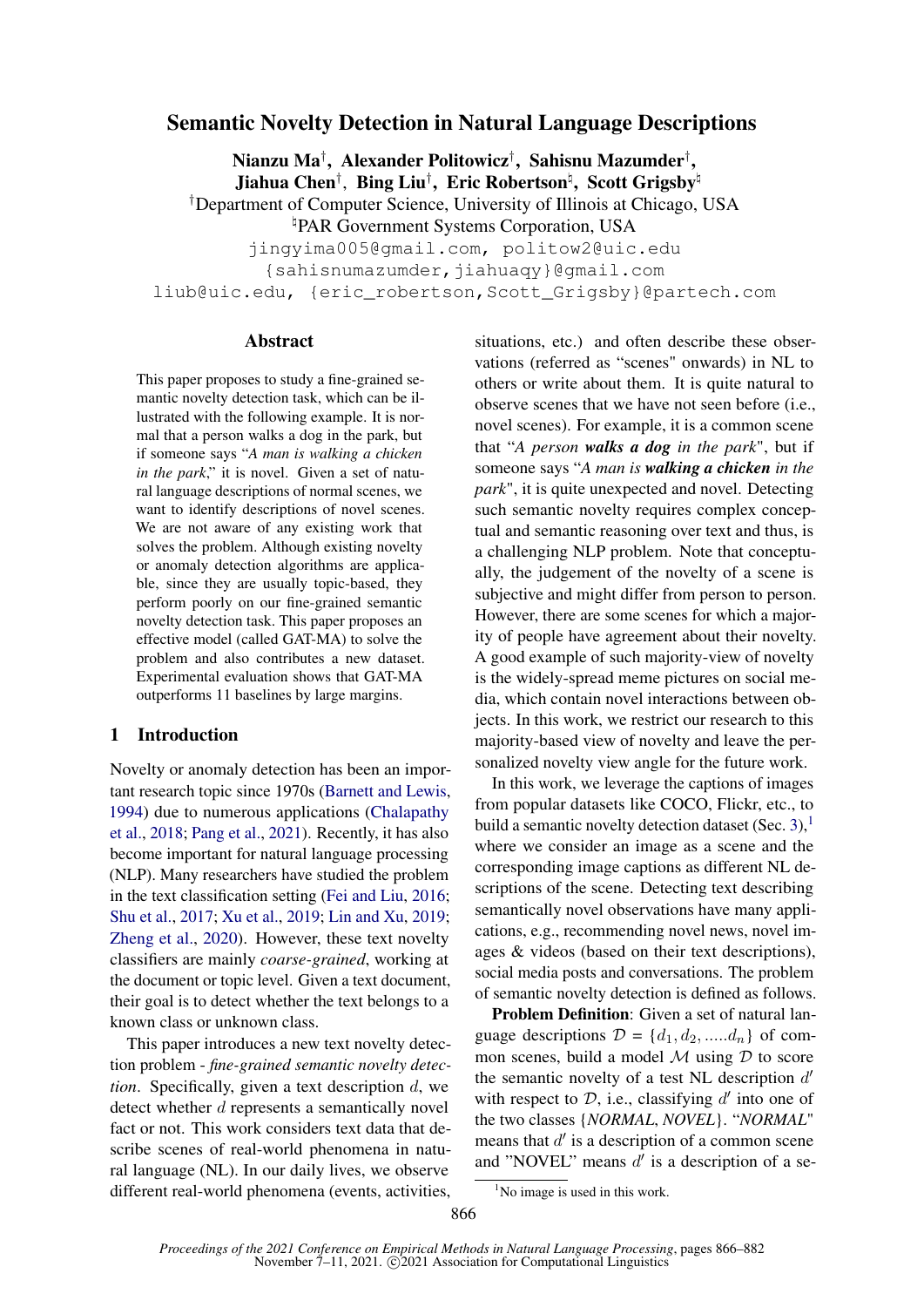mantically novel scene. As the detection model  $\mathcal M$ is built only with "*NORMAL*" class data, the task is an *one-class text classification problem*.

We are unaware of any existing work that can effectively solve this problem. Although existing novelty/anomaly detection and one-class classification algorithms are applicable, since they are coarse-grained or topic-based, they perform poorly on our task (see Sec. [5\)](#page-6-0). Note that although we focus on solving the problem of semantic novelty detection of NL descriptions of scenes, the proposed task and solution framework are generally applicable to other applications.

This paper proposes a new technique, called GAT-MA (*Graph Attention network with Max-Margin loss and knowledge-based contrastive data Augmentation*) to identify NL description sentences of novel scenes. Since our task is at the *sentence level* and *fine-grained*, we exploit Graph Attention Network (GAT) on the parsed dependency graph of each sentence, which fuses both semantic and syntactic information in the sentence for reasoning with the internal interactions of entities and actions. To enable the model to capture long-range interactions, we stack multiple layers of GATs to build a deep GAT model with multi-hop graph attention. We also create the pseudo novel training data based on the given normal training data through contrastive data augmentation. Thus, GAT-MA is trained with the given original normal scene descriptions and the augmented pseudo novel scene descriptions (Sec. [4\)](#page-3-0).

GAT-MA is evaluated using our newly created Novel Scene Description Detection (NSD2) Dataset. The results show that GAT-MA outperforms a wide range of latest novelty or anomaly detection baselines by very large margins. Our main contributions are as follows:

- 1. We propose a new task of *semantic novelty detection in text*. Whereas the existing work focuses on coarse-grained document- or topiclevel novelty, our task requires fine-grained sentence-level semantic & syntactic analysis.
- 2. We propose a highly effective technique called GAT-MA to solve the proposed semantic novelty detection problem, which is based on GAT with dependency parsing and knowledgebased contrastive data augmentation.
- 3. We create a new dataset called NSD2 for the proposed task. The dataset can be used as a benchmark dataset by the NLP community.

## <span id="page-1-0"></span>2 Related Work

Our work is closely related to anomaly, outlier or novelty detection. Earlier approaches include *one-class SVM* (OCSVM) [\(Schölkopf et al.,](#page-12-1) [2001;](#page-12-1) [Manevitz and Yousef,](#page-11-2) [2001\)](#page-11-2) or *Support Vector Data Description* (SVDD) [\(Tax and Duin,](#page-12-2) [2004\)](#page-12-2). In recent years, deep learning approaches dominated. [Erfani et al.](#page-10-1) [\(2016\)](#page-10-1) and [Ruff et al.](#page-12-3) [\(2018\)](#page-12-3) learned features using deep learning and then applied OCSVM or SVDD to build one-class classifiers. Many recent approaches are based on autoencoders [\(You et al.,](#page-13-2) [2017;](#page-13-2) [Abati et al.,](#page-9-2) [2019;](#page-9-2) [Cha](#page-9-3)[lapathy and Chawla,](#page-9-3) [2019\)](#page-9-3), GAN [\(Perera et al.,](#page-11-3) [2019;](#page-11-3) [Zheng et al.,](#page-13-3) [2019\)](#page-13-3), neural density estimation [\(Wang et al.,](#page-13-4) [2019\)](#page-13-4), multiple hypothesis prediction [\(Nguyen et al.,](#page-11-4) [2019\)](#page-11-4), robust mean estimation [\(Dong et al.,](#page-9-4) [2019\)](#page-9-4) and regularization [\(Hu](#page-10-2) [et al.,](#page-10-2) [2020\)](#page-10-2). See the surveys [\(Chalapathy and](#page-9-3) [Chawla,](#page-9-3) [2019;](#page-9-3) [Pang et al.,](#page-11-0) [2021\)](#page-11-0) for more details. Our GAT-MA is based on stacked graph attention neural networks, parsing and data augmentation.

Novelty detection has also been studied in outof-distribution (OOD) detection [\(Fei and Liu,](#page-10-0) [2016;](#page-10-0) [Fei et al.,](#page-10-3) [2016;](#page-10-3) [Liang et al.,](#page-11-5) [2018;](#page-11-5) [Shu et al.,](#page-12-4) [2018;](#page-12-4) [Erfani et al.,](#page-10-4) [2017;](#page-10-4) [Xu et al.,](#page-13-0) [2019\)](#page-13-0). However, these methods work in the multi-class classification setting. Our work focuses on one-class classification.

Our work is also related to document or sentence topical novelty detection [\(Dasgupta and Dey,](#page-9-5) [2016;](#page-9-5) [Ghosal et al.,](#page-10-5) [2018;](#page-10-5) [Nandi and Basak,](#page-11-6) [2020;](#page-11-6) [Jo](#page-10-6) [et al.,](#page-10-6) [2020;](#page-10-6) [Zhang et al.,](#page-13-5) [2003;](#page-13-5) [Ru et al.,](#page-12-5) [2004;](#page-12-5) [Li and Croft,](#page-11-7) [2005;](#page-11-7) [Zhang and Tsai,](#page-13-6) [2009\)](#page-13-6). These tasks differ from our problem setting as we focus on fine-grained semantic novelty detection.

Our work is also related to *semantic plausibility* (SPLA) and *selectional preference* (SPRE). SPLA is concerned with whether an event is plausible, and SPRE is about the "typicality" of an event. For SPLA, existing models employ pretrained language models [\(Porada et al.,](#page-12-6) [2019\)](#page-12-6) and manually elicited entity property knowledge [\(Wang et al.,](#page-13-7) [2018\)](#page-13-7) to model physical plausibility in the supervised setting. Other related work includes creating datasets with plausibility ratings [\(Keller and Lapata,](#page-10-7) [2003\)](#page-10-7) and dealing with multi-event inference [\(Zhang](#page-13-8) [et al.,](#page-13-8) [2017;](#page-13-8) [Sap et al.,](#page-12-7) [2019\)](#page-12-7). For SPRE, the early works include [\(Resnik,](#page-12-8) [1996;](#page-12-8) [Clark and Weir,](#page-9-6) [2001;](#page-9-6) [Erk and Padó,](#page-10-8) [2010;](#page-10-8) [Bergsma et al.,](#page-9-7) [2008;](#page-9-7) [Rit](#page-12-9)[ter et al.,](#page-12-9) [2010;](#page-12-9) [Ó Séaghdha,](#page-11-8) [2010;](#page-11-8) [Van de Cruys,](#page-13-9) [2009\)](#page-13-9). The performance is improved by neural networks [\(Van de Cruys,](#page-13-10) [2014;](#page-13-10) [Dasigi and Hovy,](#page-9-8)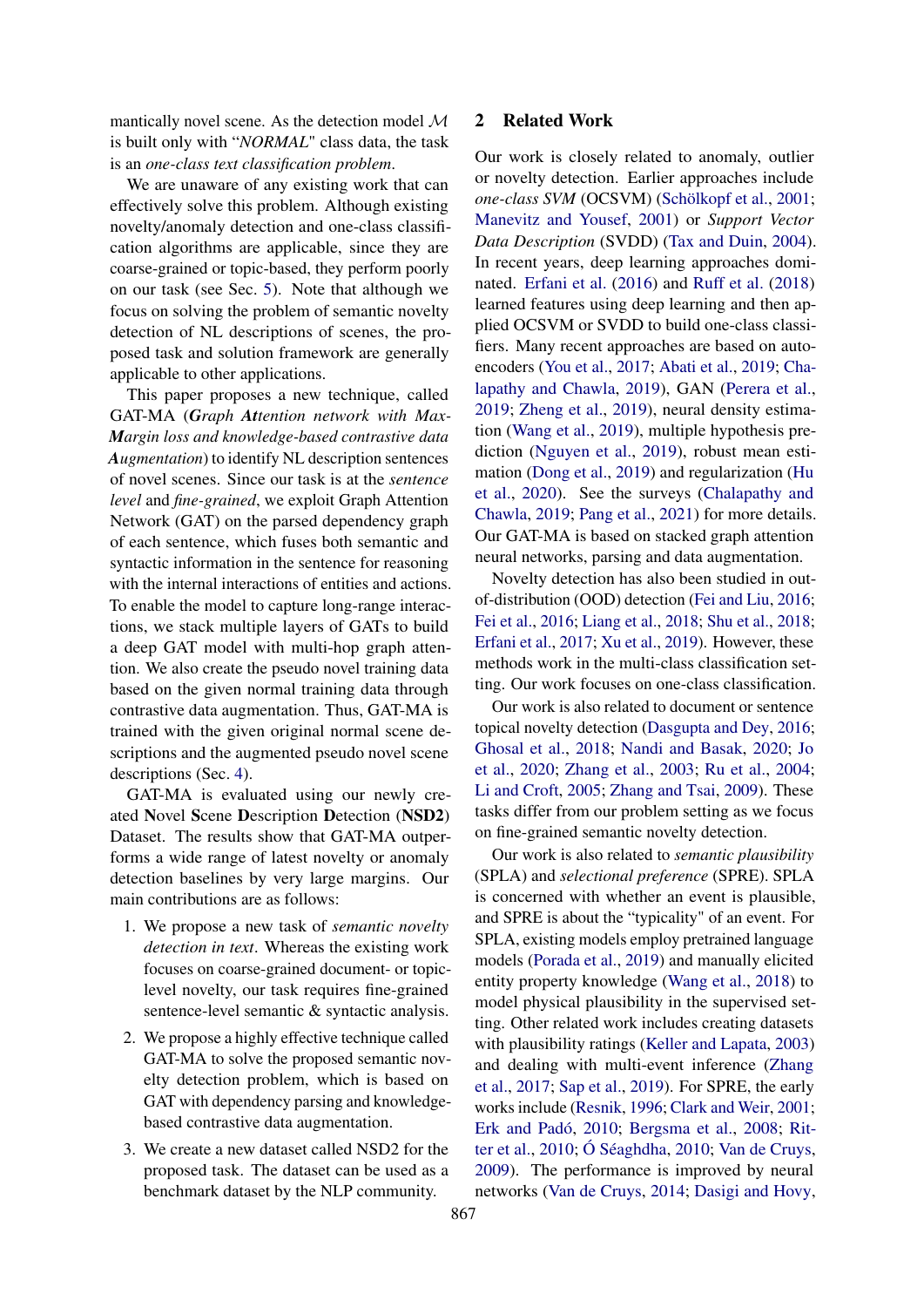[2014;](#page-9-8) [Tilk et al.,](#page-12-10) [2016\)](#page-12-10). Our work is different: (1) Conceptually, SPLA and SPRE are related but different from novelty, (2) they are mostly based on structured Subject-Verb-Object triples, rather than natural language sentences, and (3) they use fully labeled data [\(Dasigi and Hovy,](#page-9-8) [2014\)](#page-9-8) while we do novelty detection with only normal data in training.

The work of commonsense reasoning is remotely related to our work. Existing works build multi-choice commonsense reasoners [\(Zellers et al.,](#page-13-11) [2018,](#page-13-11) [2019\)](#page-13-12), study the commonsense knowledge contained in language models [\(Davison et al.,](#page-9-9) [2019;](#page-9-9) [Trinh and Le,](#page-12-11) [2019,](#page-12-11) [2018\)](#page-12-12) and knowledge graph [\(Bosselut et al.,](#page-9-10) [2019\)](#page-9-10), and build new datasets for better evaluation [\(Wang et al.,](#page-13-13) [2020a\)](#page-13-13). Several researchers also investigated physical commonsense reasoning [\(Bagherinezhad et al.,](#page-9-11) [2016;](#page-9-11) [Forbes and Choi,](#page-10-9) [2017;](#page-10-9) [Wang et al.,](#page-13-14) [2017;](#page-13-14) [Bisk](#page-9-12) [et al.,](#page-9-12) [2020\)](#page-9-12) and affordance of entities [\(Forbes et al.,](#page-10-10) [2019\)](#page-10-10). They do not perform novelty detection.

Our work is also related to trivia fact mining [\(Merzbacher,](#page-11-9) [2002;](#page-11-9) [Ganguly et al.,](#page-10-11) [2014;](#page-10-11) [Ga](#page-10-12)[mon et al.,](#page-10-12) [2014;](#page-10-12) [Prakash et al.,](#page-12-13) [2015;](#page-12-13) [Fatma et al.,](#page-10-13) [2017;](#page-10-13) [Mahesh and Karanth;](#page-11-10) [Tsurel et al.,](#page-12-14) [2017;](#page-12-14) [Ni](#page-11-11)[ina and Shimada,](#page-11-11) [2018;](#page-11-11) [Korn et al.,](#page-11-12) [2019;](#page-11-12) [Kwon](#page-11-13) [et al.,](#page-11-13) [2020\)](#page-11-13). However, trivia is more related to interestingness. Some trivia facts are interesting because they are rare, but not necessarily novel. Existing works use labeled training data for learning, or rely on Wikipedia structure to retrieve interesting facts using information retrieval methods [\(Tsurel](#page-12-14) [et al.,](#page-12-14) [2017;](#page-12-14) [Kwon et al.,](#page-11-13) [2020\)](#page-11-13). We have only normal data but not novel data.

Our proposed model learns text representation using a Graph Neural Network and leveraging dependency parsing. Other works in NLP that use Graph Neural Networks and dependency structures include [\(Huang and Carley,](#page-10-14) [2019;](#page-10-14) [Ma et al.,](#page-11-14) [2020;](#page-11-14) [Guo et al.,](#page-10-15) [2019;](#page-10-15) [Wang et al.,](#page-13-15) [2020b;](#page-13-15) [Pouran](#page-12-15) [Ben Veyseh et al.,](#page-12-15) [2020;](#page-12-15) [Xiao and Zhou,](#page-13-16) [2020\)](#page-13-16), etc. But they solve different problems, such as sentiment analysis and argument mining. Their approaches are also different from ours and do not do novelty detection.

## <span id="page-2-0"></span>3 Dataset Collection and Annotation

As there is no semantic novelty detection dataset available for text, we build a new dataset. As our proposed task requires learning of *latent* semantic knowledge in text, such as capturing the interaction among entities and verbs (e.g. "person" and "food"

are related to each other by verb "cook"); the actions (verbs) that an entity can support (e.g., only a person can perform action "cook"); actions an entity can be applied on (e.g. "cook" can be applied on entity "vegetables"), etc., we aim to build a corpus rich in such knowledge. Text data like news articles, social media posts, reviews, etc., generally contain such knowledge in low density and thus, are not very suitable. Instead, we leverage image captions to built our dataset, which we found to be suitable for our task.

Image caption data collection. We found that the captions of non-iconic images (depicting multiple objects and their interactions) meet the aforementioned dataset requirements. We chose three popular benchmark image caption datasets: COCO [\(Chen et al.,](#page-9-13) [2015;](#page-9-13) [Lin et al.,](#page-11-15) [2014\)](#page-11-15), Flickr30k [\(Plummer et al.,](#page-12-16) [2015\)](#page-12-16) and Visual Genome [\(Krishna et al.,](#page-11-16) [2017\)](#page-11-16) to build our dataset. COCO consists of 616,435 captions of Flickr images. Flickr30k contains 158,915 captions about people and animals, and Visual Genome contains 5.4 million captions describing interactions among various objects. To ensure we have a diverse dataset to learn interactions among entities and verbs, we merge the 3 datasets into one large dataset.

NSD2 dataset preparation. Given the merged NL caption dataset, we proceed to build our proposed NSD2 dataset as follows. We consider the captions from the NL caption dataset as normal or common scene descriptions. As our proposed GAT-MA model uses only "NORMAL" class data, we build our **training dataset** involving only normal scene descriptions and compile a test dataset having scene descriptions involving both "NOR-MAL" and "NOVEL" classes.

Due to budgetary constraints, we cannot evaluate on all verbs. We selected 20 verbs (see Appendix Sec. [A\)](#page-14-0) frequently used in the NL caption dataset and built our training and test dataset with scene descriptions involving these 20 verbs. For training, we extract the captions from the merged set that contain any of the 20 verbs as the "NOR-MAL" class text examples. For test dataset preparation, we employ human annotators to write NL scene descriptions involving both "NORMAL" and "NOVEL" classes (discussed below).

Test dataset preparation. The test dataset is prepared by 5 volunteer graduate students with advanced level of English as crowd workers. We divide the task into 20 small subtasks, one verb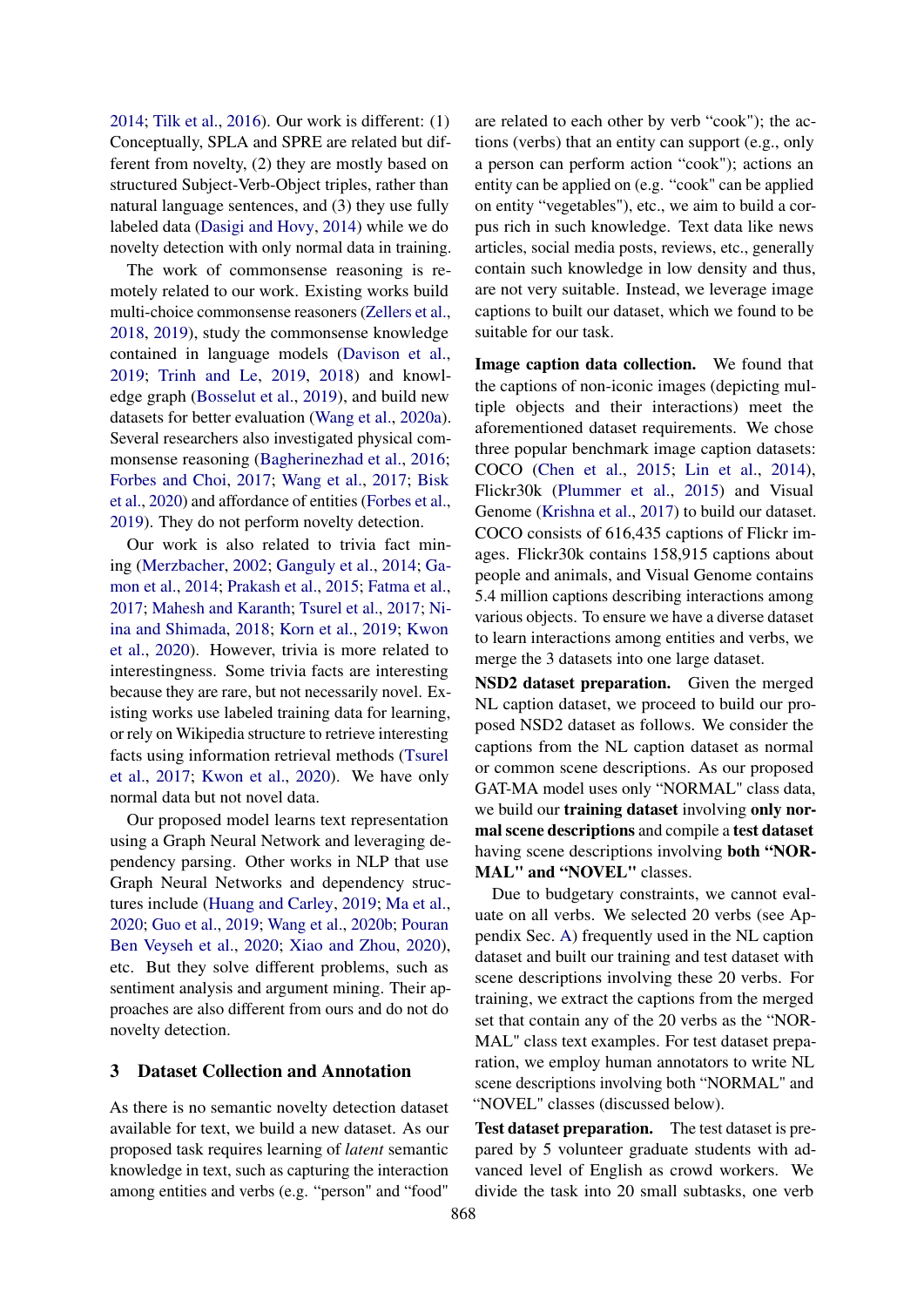<span id="page-3-1"></span>Table 1: NSD2 dataset statistics. NR (NV) denotes NORMAL (NOVEL) class. "description length" denotes # words.

|                            | Training | Test                                  |
|----------------------------|----------|---------------------------------------|
| # instances (descriptions) |          | $202,681$ (NR)   2000 (NR), 2000 (NV) |
| Avg. description length    | 11.25    | 11.10                                 |

for each subtask. For each substask, the designated worker is asked to write at least 100 normal and 100 novel scene descriptions from scratch for this verb. For training the workers, each of them is asked to write 25 normal and 25 novel sentences for a verb and then we check these sentences and give them feedback. Any disagreements are discussed. After the training session, each subtask is carried out by each worker independently. The workers are unaware of the proposed model. After initial writing of each subtask is done, the scene descriptions are assigned to other four workers (who are not the writer) to label them as normal or novel. If the consensus (majority judgment) is the same as the original writer's label of the scene description, it means this scene description's label aligns with the majority view of novelty. If the majority judgement is not the same as the original writer's label, this scene description is discarded. Then the worker is asked to write more and iterate the above voting process until 100 normal and 100 novel scene descriptions are collected for this verb.

Table [1](#page-3-1) shows the summary of our NSD2 dataset statistics. More detailed statistics regarding training data statistics for each verb and description token number are provided in Appendix Sec[.A.](#page-14-0)

## <span id="page-3-0"></span>4 The Proposed GAT-MA Model

The proposed GAT-MA model consists of two main components: (i) Knowledge-based Contrastive Data Generator (CDG), and (ii) Text Semantic Novelty Scorer (SNS). Given a set of NL descriptions  $\mathcal{D}^{tr} = \{d_1, d_2, ..., d_n\}$  of normal scenes in the training data, CDG dynamically generates *pseudo-novel descriptions* by perturbing the normal scene descriptions in  $\mathcal{D}^{tr}$  utilizing the lexical knowledge base WordNet<sup>[2](#page-3-2)</sup> [\(Fellbaum,](#page-10-16) [2010\)](#page-10-16). The normal descriptions in  $\mathcal{D}^{tr}$  are augmented with these pseudo-novel descriptions (used as NOVEL class examples in training) to learn a SNS.

The SNS is a deep GAT model that learns to score an input text to measure its semantic novelty with respect to  $\mathcal{D}^{tr}$ . To capture the semantic and syntactic information in an input text  $d$ , GAT-MA

parses d into a dependency graph and feeds the graph enriched with additional word-level features to the SNS, which is then trained to assign higher score to a normal scene description compared to that of a novel one.

# <span id="page-3-3"></span>4.1 Knowledge-based Contrastive Data Generator (CDG)

We propose to use the lexical knowledge base WordNet to help generate contrastive instances to the normal scene descriptions in  $\mathcal{D}^{tr}$ . These contrastive instances serve as pseudo-novel data and enable supervised learning of the Text Semantic Novelty Scorer (SNS). WordNet contains rich taxonomy of words and thus, is beneficial to our semantic novelty detection task.

In our generator, a knowledge-based misfit sampler  $S_{misfit}$ .) is the key component. Given a normal scene description  $d \in \mathcal{D}^{tr}$ ,  $S_{misfit}(e)$ [here,  $e$  is an entity, either a noun or a noun phrase] samples an entity  $e'$  that is semantically distant from e in the WordNet. We use Wu-Palmer Similarity [\(Wu and Palmer,](#page-13-17) [1994\)](#page-13-17) to measure the semantic distance between  $e$  and  $e'$ . We randomly sample  $e'$  from WordNet such that the similarity score between  $e$  and  $e'$  is less than 0.9 (an empirically set threshold). Next, since  $e'$  is semantically distant from  $e, e'$  is a misfit in original description  $d. e$ is replaced with  $e'$  in description  $d$  to generate a pseudo-novel description. For example, "*a man is driving a car*" describes a normal scene. It is commonsense that the subject for verb "drive" should be a person. Any thing outside of the category introduces novelty, e.g., "*a dog is driving a car*".

When replacing the entity  $e$ , the choice of  $e$  is also critical. For our task, we focus on three novelty aspects in a given description: (1) what actions an entity can perform, (2) what actions an entity can be applied to, and (3) how several entities interact with each other. In the interactions between entities and verbs, verbs are the core of these interactions. Thus, we only replace entities that are syntactically related to a verb to create pseudo-novel descriptions. We refer to the verb of interest in  $d$  as the *target verb*, which is used later in Sec. [4.2.](#page-4-0) We include the details for finding and extracting entities syntactically related to the target verb in the Appendix Sec[.B.](#page-14-1)

Note, the novel scene description  $d'$  generated by the perturbation is contrastive to the original description d. We dynamically generate one (empiri-

<span id="page-3-2"></span><sup>2</sup> https://wordnet.princeton.edu/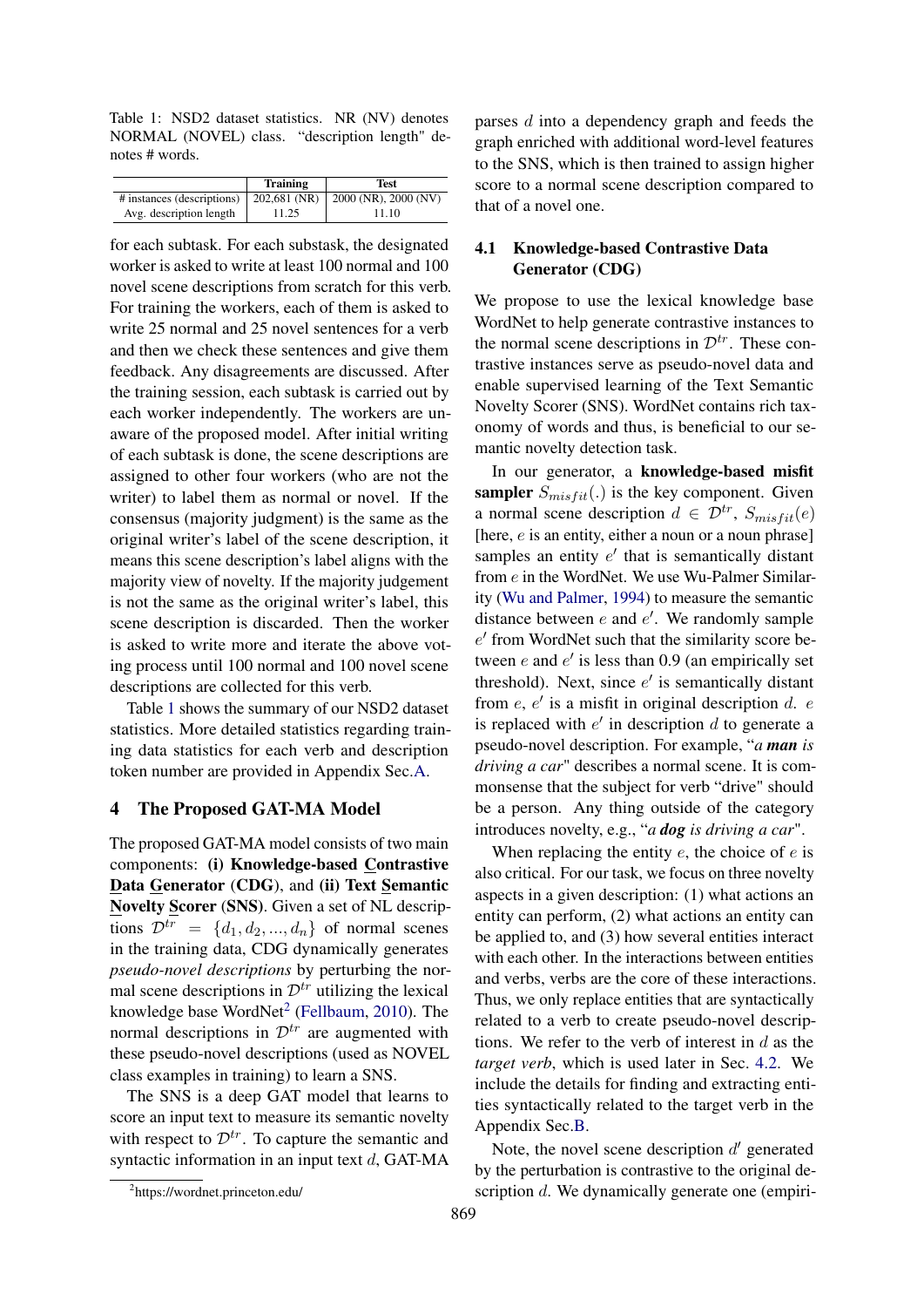cally set) pseudo-novel description for each normal description in  $\mathcal{D}^{tr}$  in every training epoch.

# <span id="page-4-0"></span>4.2 Text Semantic Novelty Scorer (SNS)

The recent progress of employing GAT [\(Velickovic](#page-13-18) [et al.,](#page-13-18) [2018\)](#page-13-18) on text data [\(Huang and Carley,](#page-10-14) [2019;](#page-10-14) [Ma et al.,](#page-11-14) [2020;](#page-11-14) [Guo et al.,](#page-10-15) [2019\)](#page-10-15) has shown the advantage of explicitly combining syntactic structure (dependency parse graph) and word-level semantics for fine-grained text analysis, such as aspectlevel sentiment analysis and argument mining. Because our task is inherently a fine-grained semantic reasoning task, we build SNS based on GAT. GAT fuses the graph-structured information and node features and employs masked self-attention layers to allow a node to attend to its neighborhood features and learn different attention weights for different neighboring nodes for graph representation learning. More details can be found in Appendix Sec. [D.](#page-14-2)

# 4.2.1 Input Representation

We use a dependency parser [\(Chen and Manning,](#page-9-14) [2014\)](#page-9-14) to convert an input scene description d into a dependency parse graph. For a description  $d = \{w_1, w_2, ... w_n\}$ , a word  $w_i$  corresponds to a node  $n_i$  in the graph. The node feature of  $n_i$  is a word embedding vector:  $X_i \in \mathbb{R}^F$ . F is the word embedding size. Since a description contains  $n$ words, the input node feature matrix is  $X \in \mathbb{R}^{n \times F}$ .

# 4.2.2 Enriching Entity Word Embeddings with Hypernym Information

We consider a noun or a noun phrase in  $d$  as an entity if it exists in the WordNet. And we refer the word $(s)$  comprising the entity as **entity word** $(s)$ and the corresponding word embedding(s) as entity word embedding(s) onwards. Intuitively, the hypernym information of entities is beneficial to our task. Consider a normal description, "*a golden retriever is chasing a flying frisbee*". One of the hypernym chains of the entity "*golden retriever*" in WordNet is: {golden retriever}<sup>[3](#page-4-1)</sup>  $\Rightarrow$  ...  $\Rightarrow$  {dog, domestic dog, Canis familiaris }  $\Rightarrow ... \Rightarrow$  {carnivore}  $\Rightarrow \ldots \Rightarrow$  {mammal, mammalian}  $\Rightarrow \ldots$  {entity}. This hypernym chain tells that *golden retriever* is a breed of dog. If we leverage the hypernym information, the model can not only learn that one specific breed of dog like "*golden retriever*" can chase a frisbee, but also generalize to other breeds of dogs

as well. Additionally, this hypernym chain also contains other commonsense knowledge such as "*dogs eat meat*", since dogs belong to the category "*carnivore*".

We perform the following three steps to incorporate hypernym features into GAT-MA:

Step-1. Candidate Entity Set Extraction. We incorporate hypernym features to entities that are syntactically related to the target verb in a description. We call these entities the candidate entities onwards. Given an input description  $d$ , this step extracts the candidate entities from  $d$  using a rulebased extractor that leverages dependency parsing and POS tagging information. Details of the method can be found in Appendix Sec. [B.](#page-14-1) Considering the aforementioned example, the candidate entities are "*golden retriever*" and "*frisbee*" and the target verb is "*chase*".

Step-2. Obtaining Hypernym Name Set from WordNet. Given a entity e, the Hypernym Name Set of  $e$  is the set of synset names of hypernyms of  $e$ in the WordNet. Considering the entity "*golden retriever*", we obtain its Hypernym Name Set from WordNet as follows:

- 1. Obtain the synet of the entity. The concept of *hypernym* is defined between synsets in the WordNet. The word sense of an entity  $e$  defined in the description context corresponds to a synset in the WordNet. Ideally, a Word Sense Disambiguation (WSD) model should be employed to tag this entity with an appropriate synset. We have tried state-of-the-art WSD models, and found them not working well for our dataset. On analysis, we found that choosing the first sense of the entity works better. Note that, according to the WordNet documentation[4](#page-4-2) , "*Senses in WordNet are generally ordered from most to least frequently used, with the most common sense numbered 1.*" which conforms to our findings.
- 2. Find a complete Hypernym Synset Set. With the chosen synset of the entity, we recursively collect the set of all hypernym synsets from the WordNet. For instance, given the entity "*golden retriever*", the set of synsets in all hypernym chains originating from {golden retriever} synset to {entity} synset in the Word-Net hypernym hierarchy forms the Hypernym Synset Set of "*golden retriever*".

<span id="page-4-1"></span> $3$ We show a synset in the format of a list of lemma names to make a synset more informative to demonstrate.

<span id="page-4-2"></span><sup>4</sup> https://wordnet.princeton.edu/documentation/wndb5wn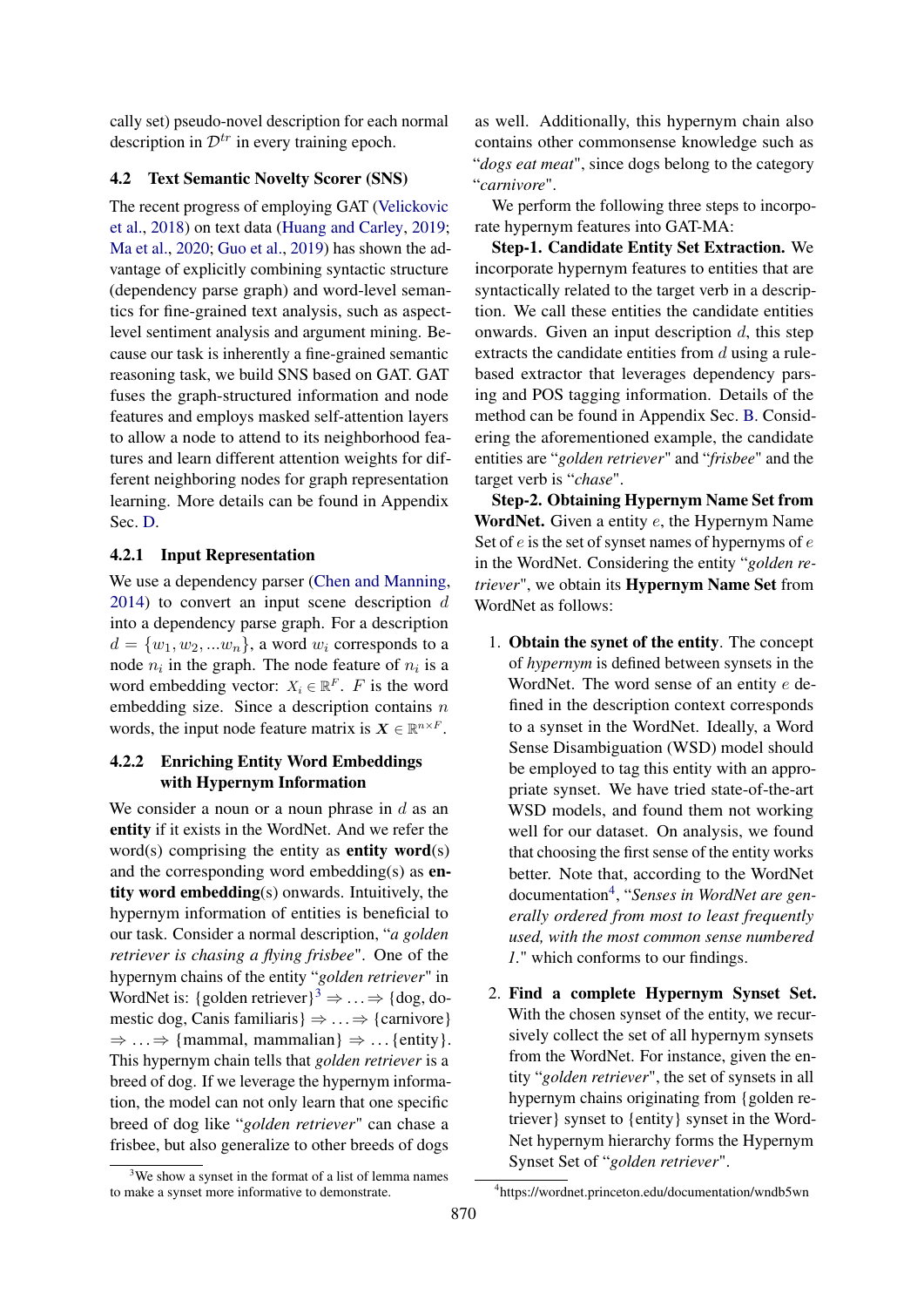- 3. Filter General Hypernym Synsets. In practice, when compiling the entity hypernym information, we do not consider the whole Hypernym Synset Set for that entity because some hypernyms are too general to contribute useful knowledge for our task. Thus, we manually collect a set of synsets that are too general and remove them from the complete Hypernym Synset Set of the entity. The 24 general sysnets are given in Appendix Sec. [C.](#page-14-3)
- 4. Get Hypernym Name Set. An hypernym synset contains a set of lemma names. E.g. given a hypernym synset - Synset('dog.n.01') of entity "*golden retriver*", "*dog*", "*domestic dog*", "*Canis familiaris*" are the lemma names. We obtain the Hypernym Name Set of an entity by collecting all lemma names from all synsets in the Hypernym Synset Set of the entity.

Step-3. Construction of Hypernym Feature Vector. A Hypernym Feature Vector is created for each entity based on its Hypernym Name Set and is computed as the pointwise addition of all Hyernym Name Embeddings, one for each Hyernym Name in the Hypernym Name Set of the entity. We use two types of Hypernym Name Embeddings as follows:

- GloVe-based Hyernym Name Embedding. For a single-word hypernym name, the Hyernym Name Embedding is the corresponding GloVe word embedding. For a multi-word Hypernym Name, it is computed as the average of GloVe embeddings of the words in the Hypernym Name.
- BERT based Hypernym Name Embedding. Since BERT produces contextual embedding for each word, the input of BERT should contain the context information. Given an input description, we replace the entity in the description with the Hypernym Name and feed this description into BERT. Because BERT tokenizer segments word into word pieces (subword tokens), we average the embeddings of all word pieces corresponding to this Hypernym Name to obtain the final Hypernym Name Embedding.

The Hypernym Feature Vector  $F^{hyper}$  is calculated as:  $F^{hyper} = \sum_{n=1}^{M}$  $k=1$  $X_k^{hyper}$ , where  $X_k^{hyper}$  is the embedding of the  $k^{th}$  Hypernym Name in Hypernym Name Set of an entity, and M is the size of the Hypernym Name Set.

<span id="page-5-0"></span>

Figure 1: Working of GAT-MA on an input text.

# <span id="page-5-1"></span>4.2.3 Modeling Dependency using Deep GAT

We observe that the dependency parse graph of description d contains rich syntactic information that is beneficial to explicitly learn the interactions between entities and actions in a scene description, especially long range interactions. For a novel description like "*a monkey with a white beard and brown hair is driving a car down the street*", the interaction among *monkey*, *drive* and *car* makes it semantically novel. Note that, entity "*monkey*" and verb "*drive*" have a sequential word distance of 9 making it difficult for a sequential representation learning method to model the interaction. In contrast, "*monkey*" and "*drive*" are only one hop away in the dependency parse tree.

In addition, we find that for these three key words, "*drive*" is the parent of both "*monkey*" and "*car*" in the original directed dependency graph. To encourage interactions between them and allow the semantic information to flow freely in the dependency graph structure during training, we simplify the original directed dependency graph into an undirected graph. Importantly, the GAT model is trained not to attend to all neighbors of a given node equally. The attention weights to neighbors are trained to give higher weights to those nodes more useful for the task.

The input-output for a single GAT layer is summarized as  $H^{out} = GAT(X, A; \Theta)$ . The input is  $X \in \mathbb{R}^{n \times F}$  and the output is  $H^{out} \in \mathbb{R}^{n \times F'}$ , where  $n$  is the number of nodes,  $F$  is the node feature size,  $F'$  is GAT hidden size, and the dependency graph structure is encoded into  $A \in \mathbb{R}^{n \times n}$ which is the adjacency matrix of the graph.

In a single GAT layer, a word or an entity in a graph only attends over the local information from 1-hop neighbors. To enable the model to cap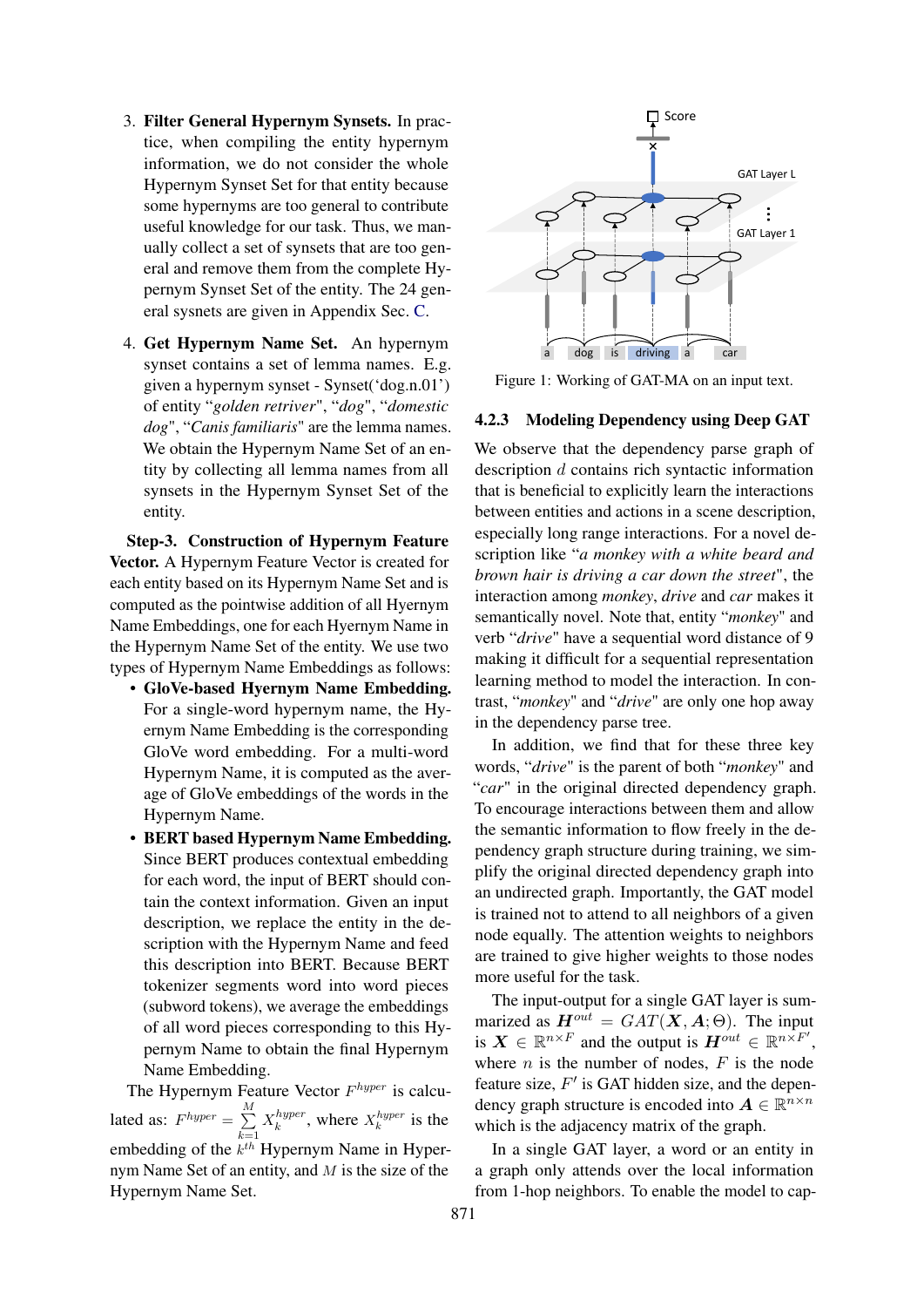ture long-range interactions between entities and actions, we stack L layers to make a *deep* model, which allows information from L-hops away to propagate into this word.

As illustrated in Figure [1,](#page-5-0) the stacking architecture is represented as  $H^{l+1} = GAT(\mathbf{H}^{l}, \mathbf{A}; \Theta^{l}),$  $l \geq 0$ ,  $H^0 = XW_0 + b_0$ . The output of the GAT layer  $l$ ,  $\boldsymbol{H}^{l}_{out} = GAT(\boldsymbol{H}^{l}, \boldsymbol{A}; \Theta^{l})$ , is the input for layer  $(l + 1)$ , denoted by  $H^{l+1}$ .  $H^0$  is the initial input.  $W_0 \in \mathbb{R}^{F \times F'}$  and  $b_0$  are the projection matrix and bias vector. For a  $L$  layer GAT-MA model, the output of the final layer is  $H_{out}^L \in \mathbb{R}^{n \times F'}$ .

For our task, we are concerned with interactions of verbs and entities. As mentioned in Sec. [4.1,](#page-3-3) when perturbing the normal descriptions, we only replace the entities that are syntactically related to a verb in the dependency graph. This verb is our target verb. Any novelty introduced in the description due to the replacement is related to this verb. If a description contains multiple verbs, the target verb of an entity is the one which is close to it along the dependency parse graph.

We use a mask layer  $m$  to fetch the output embedding for this target verb  $v_i$  from GAT:  $h_{v_i} =$  $\boldsymbol{m} \boldsymbol{H}_{out}^L$ , where  $\boldsymbol{m} \in \mathbb{R}^{1 \times n}$  is a one-hot vector indicating the position of the target verb. Next, we use a feed-forward layer to project  $h_{v_i}$  into a semantic novelty score. We denote the score function of SNS by  $S(d)$  for the input description d.

Training. GAT-MA is trained end-to-end by minimizing a max-margin ranking objective, as given below -

$$
\mathcal{L} = \sum_{d \in \mathcal{D}^{tr}} \sum_{d' \in D'} max\{S(d') - S(d) + 1, 0\} \tag{1}
$$

where,  $\mathcal{D}^{tr}$  is the set of the normal descriptions,  $d' \in D'$  is the pseudo-novel description corresponding to  $d \in \mathcal{D}^{tr}$ .  $\mathcal L$  encourages the score  $S(d)$ of normal description  $d$  to be higher than  $S(d')$  for a pseudo-novel description  $d'$ .

# <span id="page-6-0"></span>5 Experiments

#### 5.1 Experiment Setup

For dataset details, please refer to Sec. [3.](#page-2-0) Appendix has additional information about the data and model implementation details.<sup>[5](#page-6-1)</sup>

Baselines. We compare GAT-MA with three categories of baselines: (1) four language model based novelty detection models, (2) seven one-class classification models, (3) other models based on different text encoders and loss functions (see Sec. [5.2\)](#page-7-0). All the results in this section are the average of five runs with different seeds. The results are statistically significant with  $p < 0.001$ .

A trained language model (LM) can be intuitively used as a novelty detection model due to the following reasons: (1) When training a LM on normal scene descriptions, the model minimizes the perplexity of the training data by maximizing the likelihood of each word appearing in its context. In this way, it indirectly learns the semantic meaning of words and sentences. (2) Each LM trained on normal descriptions can output the probability of each word in a description appearing in its context. Thus a sentence probability can be calculated from the list of word probabilities. We have tried various ways of calculating the sentence score from the word probability list, such as arithmetic mean, geometric mean, harmonic mean, and multiplication of all word probabilities and found harmonic mean to be the best choice. We use N-gram, the bag of words LM,  $N \in \{1, 2, 3, 4, 5\}$  ( $N = 1$  gives the best result), LSTM [\(Hochreiter and Schmidhuber,](#page-10-17) [1997\)](#page-10-17), BERT [\(Devlin et al.,](#page-9-15) [2019\)](#page-9-15), GPT-2 [\(Rad](#page-12-17)[ford et al.,](#page-12-17) [2019\)](#page-12-17) as our LM baselines. The results are listed in Table [2.](#page-7-1)

For general one-class classification models, most of them only work on images. We modified the related components of the models to make them suitable for text data. More details regarding model modification and parameter setting are provided in Appendix Sec. [F.](#page-15-0) The following 7 baselines are compared: (1) DSVDD (Deep SVDD) [\(Ruff et al.,](#page-12-3) [2018\)](#page-12-3): a recent one-class classifier, which is the deep learning version of SVDD (see Sec. [2\)](#page-1-0). (2) ICS [\(Schlachter et al.,](#page-12-18) [2019\)](#page-12-18): a recent one-class classification method trained on one class of training data that is split into two subsets: typical and atypical. (3) OCGAN[\(Perera et al.,](#page-11-3) [2019\)](#page-11-3): a latest one-class anomaly detection method based on GAN. (4) VAE [\(Kingma and Welling,](#page-11-17) [2014\)](#page-11-17): the variational auto-encoder. (5) OCSVM [\(Schölkopf](#page-12-1) [et al.,](#page-12-1) [2001\)](#page-12-1): the classic SVM method for oneclass classification (see Sec. [2\)](#page-1-0). (6) iForest [\(Liu](#page-11-18) [et al.,](#page-11-18) [2008\)](#page-11-18): a classic ensemble method based on random unsupervised trees. (7) HRN [\(Hu et al.,](#page-10-2) [2020\)](#page-10-2): the latest model based on a holistic regular-

<span id="page-6-1"></span><sup>&</sup>lt;sup>5</sup>The code and the annotated dataset are released at: https://github.com/NianzuMa/semantic-novelty-detectionin-natural-language-descriptions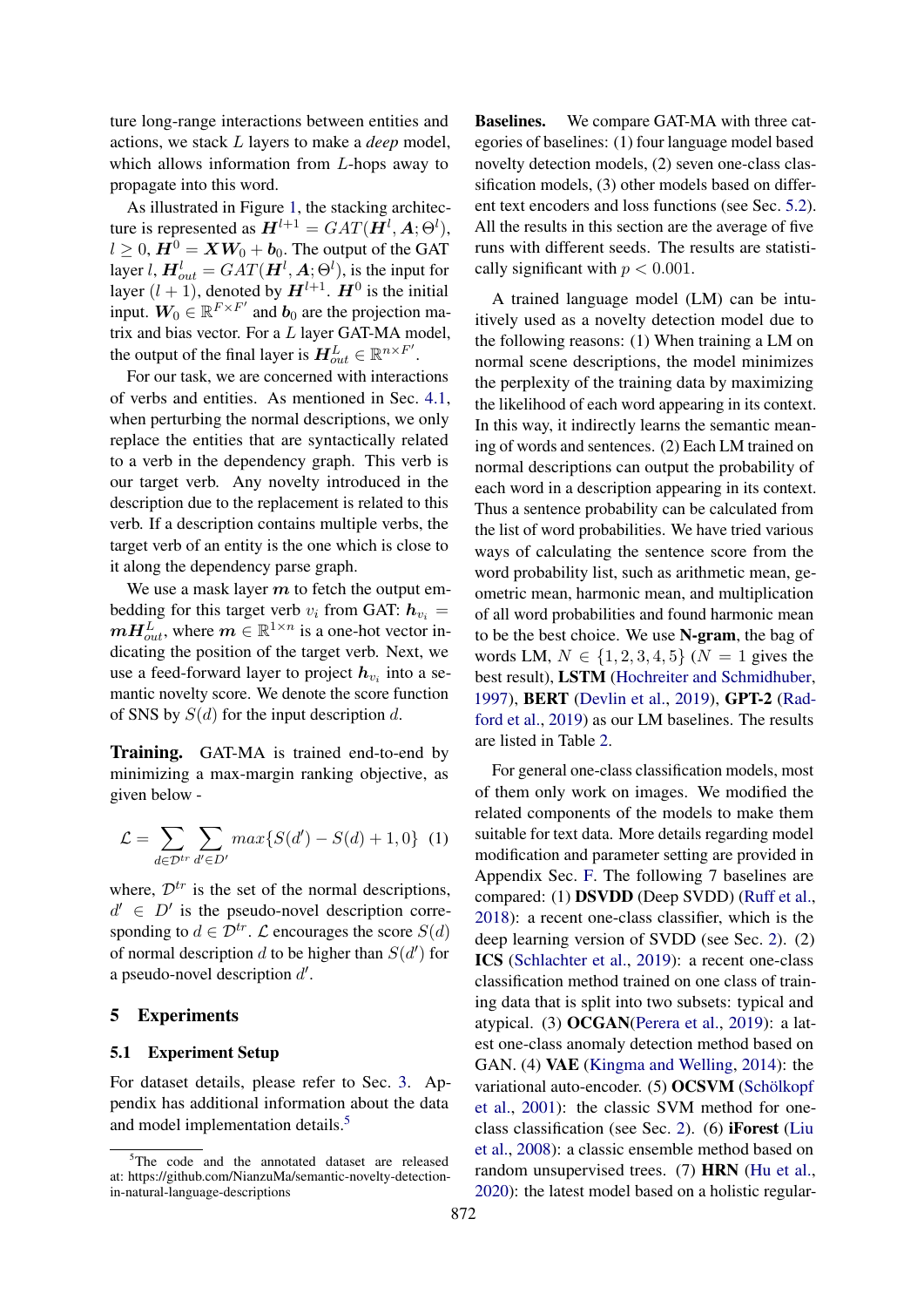Table 2: Comparison of baselines and our proposed model (based on AUC score)

<span id="page-7-1"></span>

| Language model based model |       |       | General One-class classifier |                                                           |             |  | Proposed |       |       |       |            |
|----------------------------|-------|-------|------------------------------|-----------------------------------------------------------|-------------|--|----------|-------|-------|-------|------------|
|                            |       |       |                              | Ngram LSTM BERT GPT-2   OCSVM iForest VAE DSVDD ICS OCGAN |             |  |          |       |       |       | HRN GAT-MA |
| 76.76                      | 77.95 | 82.13 | 77.87                        | 68.07                                                     | 50.55 51.43 |  | 54.89    | 56.15 | 50.80 | 56.83 | 89.22      |

ization. We could not compare with another latest baseline CSI [\(Tack et al.,](#page-12-19) [2020\)](#page-12-19) as it is based on various image transformations. We do not compare with out-of-distribution (OOD) detection methods as they require multiple classes to learn.

Experiments settings. In general, we conduct experiments using various word and sentence em-beddings, such as GloVe<sup>[6](#page-7-2)</sup> [\(Pennington et al.,](#page-11-19) [2014\)](#page-11-19), BERT<sup>[7](#page-7-3)</sup> [\(Devlin et al.,](#page-9-15) [2019\)](#page-9-15) and InferSent [\(Con](#page-9-16)[neau et al.,](#page-9-16) [2017;](#page-9-16) [Bowman et al.,](#page-9-17) [2015\)](#page-9-17). We only show the best results in Table [2.](#page-7-1) The detailed hyperparameter settings for GAT-MA and baseline models are included in the Appendix Sec. [E](#page-15-1) and [F.](#page-15-0)

Evaluation Metrics. Following the existing novelty/anomaly detection literature [\(Chalapathy](#page-9-3) [and Chawla,](#page-9-3) [2019;](#page-9-3) [Pang et al.,](#page-11-0) [2021\)](#page-11-0), we only produce a score function and ignore the binary decision problem and use AUC (Area Under the ROC curve) as the evaluation metric. All compared models are trained with only normal scene descriptions.

#### <span id="page-7-0"></span>5.2 Results and Analysis

Baseline Comparison. Table [2](#page-7-1) shows the predictive performance comparison of the baselines and our proposed model GAT-MA. Note, GAT-MA is our proposed model using BERT embedding and enhanced with hypernym embedding features. From Table [2,](#page-7-1) we conclude the following:

(1) All general one-class classifiers perform poorly on our task. Even the reported state-of-theart model HRN gives AUC score of only 56.89. We have tried various ways to produce the description embedding as the input feature for these models, such as (a) averaging all words' GloVe embeddings, (b) feeding the description into BERT and using the first token [CLS]'s embedding as the sentence embedding, (c) feeding the description into BERT and averaging all output tokens' embeddings as the sentence embedding, and (d) feeding the description into the pre-trained sentence embedding extractor InferSent to produce the sentence embedding. However, none of these options give good performances. These one-class classifiers perform well

<span id="page-7-4"></span>

Figure 2: Effects of the number of layers in GAT-MAvanilla

on image data because images of a given class (e.g., in the MNIST dataset) contains images with very similar latent representations. Thus, auto-encoder and GAN-based models can learn latent representations for all instances in an image class very close to each other in the latent space. In contrast, our normal scene descriptions have many topics and it's hard for them to learn latent representations that are close to each other in the latent space.

(2) Language model-based methods are in general better than one-class classifiers because they, in some sense, do not try to learn a latent representation, but exploit the sequential and semantic information of the input text to produce word probabilities. Thus, they are comparatively more effective in fine-grained semantic novelty detection. However, they still perform much worse than GAT-MA as they mainly learn the word distribution in the normal description data but do not explicitly capture the interaction of entities and verbs.

In summary, GAT-MA outperforms all baselines by large margins and is more effective for our proposed task. Below, we discuss ablation and additional experiments.

Effects of word embedding and hypernyms. In Table [4,](#page-8-0) GAT-MAvanilla is our proposed model using BERT embedding without being enhanced with the hypernum features. GAT- $MA_{GloVe}$  is our proposed model using GloVe embedding without being enhanced with hypernym features. Comparing the results of GAT-MA<sub>GloVe</sub> and GAT-MA<sub>vanilla</sub>, we can see that BERT embedding contains richer semantic knowledge which is more beneficial to our task compared to using GloVe embedding. It is also interesting to see that when  $GAT-MA$ <sub>vanilla</sub> is enhanced with hypernym embedding feature (noted as GAT-MA), it improves the AUC score from 88.12 to 89.22. It means that hypernym features can help our model generalize better.

<span id="page-7-3"></span><span id="page-7-2"></span><sup>&</sup>lt;sup>6</sup>We use glove.840B.300d in our experiments

<sup>7</sup>We use the BERT model "bert-base-uncased" as text encoder. We expect that using larger transformer embeddings leads to better results. But due to the limitation of our computing resources, we have to use this base BERT model.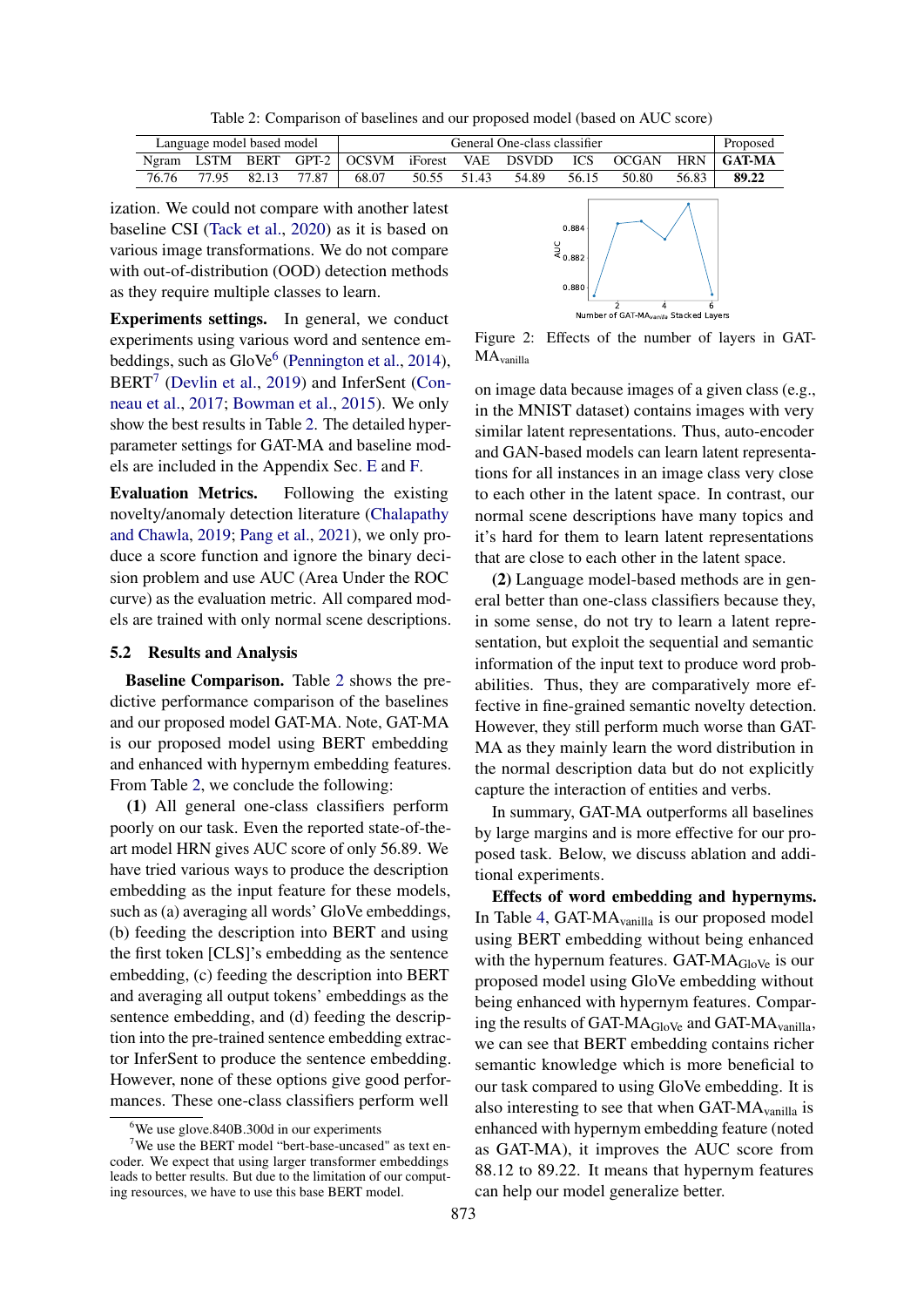Table 3: Some descriptions predicted wrongly by  $BERT_{MM}$  but correctly by  $GAT\text{-}MA_{MM}$ 

<span id="page-8-2"></span>

|                | Text                                                                                        | Label        |
|----------------|---------------------------------------------------------------------------------------------|--------------|
|                | a monkey with glasses is cooking food on a stovetop in a kitchen.                           | <b>Novel</b> |
|                | a couple of seal dogs carry their surfboard across the beach.                               | Novel        |
| 3              | a giant panda in a white smock prepares to cut the hair of an older balding gentleman in    | Novel        |
|                | front of a case holding several hair supplies.                                              |              |
| $\overline{4}$ | an adult is walking on the sidewalk in St. Luis.                                            | Normal       |
|                | a guy eats food on a table in front of a food shop on the street while a passerby walks by. | Normal       |
| 6              | a group of people stands around are drinking some vermouth.                                 | Normal       |

<span id="page-8-0"></span>Table 4: Effect of using embedding type and hypernym feature based on AUC score

|       | $GAT-MA_{GloVe}$ $GAT-MA_{vanilla}$ | GAT-MA |
|-------|-------------------------------------|--------|
| 84.42 | 88 12                               | 80.22  |

<span id="page-8-1"></span>Table 5: Comparison of BERT and GAT-MA variants based on cross-entropy (CE) and max-margin (MM) loss function based on AUC scores

| BERT <sub>CE</sub> | BERT <sub>MM</sub> | GAT-MA <sub>CE</sub> | <b>GAT-MA<sub>MM</sub></b> |
|--------------------|--------------------|----------------------|----------------------------|
| 82.09              | 87.41              | 83.80.               | 88 12                      |

Effects of model depth. From Figure [2,](#page-7-4) we see that increasing the number of stacked layers from 1 to 5 improves the performance of GAT-MAvanilla. When the number of stacked layers higher than 5, the performance drops. This is because most of the interaction between entities and actions near to each other in the dependency parse graph. Stacking 5 layers is enough and more stacked layers will not help but hurt the performance.

Effects of using max-margin ranking loss. Table [5](#page-8-1) compares fine-tuned BERT and GAT-MA variants in terms of the use of loss functions in model training. Here,  $[\cdot]_{CE}$  denotes the model using the cross entropy loss for training and  $[\cdot]_{MM}$  denotes the model using the max-margin loss as proposed in Sec. [4.2.3.](#page-5-1) From Table [5,](#page-8-1) we see that CE variants are weaker than MM variants for both BERT and GAT-MA. Both GAT-MA<sub>CE</sub> and GAT-MA<sub>MM</sub> use BERT embeddings without the hypernym feature.

Effects of using dependency parse structure. Table [5](#page-8-1) shows that  $BERT_{MM}$  not directly using any syntactic features easily fail on examples dissimilar to training data in terms of word distribution. However, GAT- $MA_{MM}$  performs better by explicitly modeling the dependency parse structure. This means that modeling dependency parse structure is beneficial to capturing the interactions between entities and actions in our task. Some descriptions predicted wrongly by  $BERT_{MM}$  but correctly by GAT-M $A_{MM}$  are shown in Table [3.](#page-8-2)

### 6 Error Analysis

The AUC score in (.) for each verb is as follows: pull (0.99), carry (0.99), push (0.99), drive (0.97), travel (0.97), hit (0.95), throw (0.95), kick (0.94), climb (0.94), look (0.93), build (0.93), cook (0.92), walk (0.92), ride (0.87), fly (0.84), cut (0.82), swim (0.81), jump (0.73), drink (0.73), and eat (0.69).

We carried out error analysis on our test data and found that the errors are mainly due to the following factors. The first factor is the pretrained word embeddings' quality. The quality of the word embedding is critical for GAT-MA to effectively do reasoning. GAT-MA makes mistakes when the pretrained word embedding is not of good quality. For example, the "*talapoin*" in "*the talapoin at the zoo is leaning down to drink some water*". The second factor is the limitation of knowledge acquired by GAT-MA during training. GAT-MA relies on the taxology information in WordNet to generate contrastive novel descriptions during training. However, sometimes the reasoning of novel description requires more complex world knowledge. For examples, "two kids are sitting in the bar drinking spirit" is novel and requires knowledge that kids is not old enough to drink any alcohol. Another example "A dog is eating onions on the ground" is novel and requires the world knowledge that onions is poisonous to  $\log s^8$  $\log s^8$ .

# 7 Conclusion

Novelty detection is an important problem because anything novel is of interest. This paper proposed a semantic novelty detection problem and designed a graph attention network based approach (called GAT-MA) exploiting parsing and data augmentation to solve the problem. As there is no existing evaluation dataset for the proposed task, an evaluation dataset has been created. Experimental comparisons with a wide range of baselines showed that GAT-MA outperforms them by very large margins.

<span id="page-8-3"></span><sup>8</sup>[https://en.wikipedia.org/wiki/Dog\\_](https://en.wikipedia.org/wiki/Dog_health) [health](https://en.wikipedia.org/wiki/Dog_health)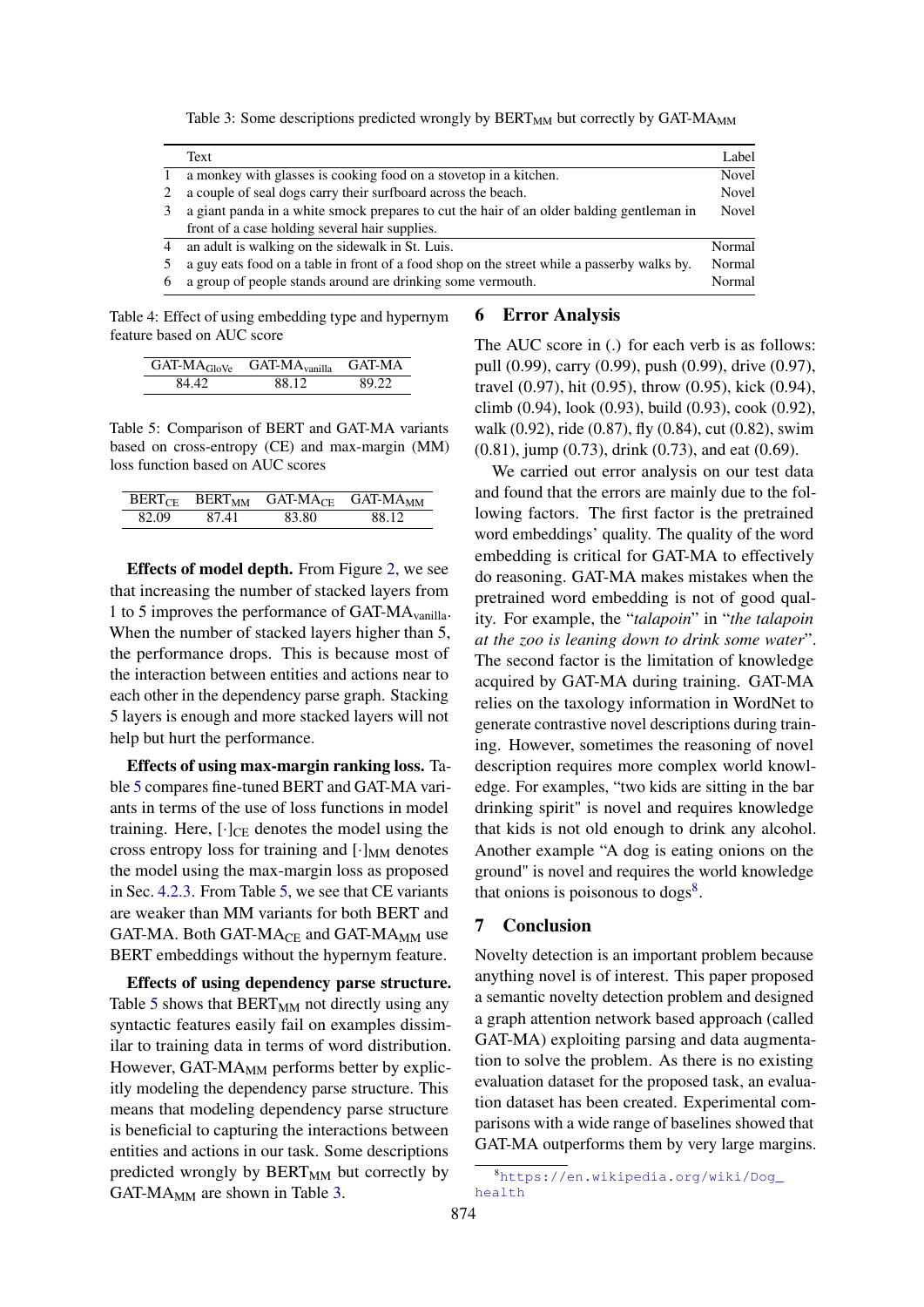# Acknowledgments

This work was supported in part by a DARPA Contract HR001120C0023, two National Science Foundation grants IIS-1910424 and IIS-1838770, and a research gift from Northrop Grumman.

### References

- <span id="page-9-2"></span>Davide Abati, Angelo Porrello, Simone Calderara, and Rita Cucchiara. 2019. [Latent space autoregression](https://doi.org/10.1109/CVPR.2019.00057) [for novelty detection.](https://doi.org/10.1109/CVPR.2019.00057) In *IEEE Conference on Computer Vision and Pattern Recognition, CVPR 2019, Long Beach, CA, USA, June 16-20, 2019*, pages 481– 490. Computer Vision Foundation / IEEE.
- <span id="page-9-11"></span>Hessam Bagherinezhad, Hannaneh Hajishirzi, Yejin Choi, and Ali Farhadi. 2016. [Are elephants bigger](http://www.aaai.org/ocs/index.php/AAAI/AAAI16/paper/view/12510) [than butterflies? reasoning about sizes of objects.](http://www.aaai.org/ocs/index.php/AAAI/AAAI16/paper/view/12510) In *Proceedings of the Thirtieth AAAI Conference on Artificial Intelligence, February 12-17, 2016, Phoenix, Arizona, USA*, pages 3449–3456. AAAI Press.
- <span id="page-9-0"></span>V. Barnett and T. Lewis. 1994. *[Outliers in Statistical](https://books.google.com/books?id=B44QAQAAIAAJ) [Data](https://books.google.com/books?id=B44QAQAAIAAJ)*. Wiley Series in Probability and Statistics. Wiley.
- <span id="page-9-7"></span>Shane Bergsma, Dekang Lin, and Randy Goebel. 2008. [Discriminative learning of selectional preference](https://www.aclweb.org/anthology/D08-1007) [from unlabeled text.](https://www.aclweb.org/anthology/D08-1007) In *Proceedings of the 2008 Conference on Empirical Methods in Natural Language Processing*, pages 59–68, Honolulu, Hawaii.
- <span id="page-9-12"></span>Yonatan Bisk, Rowan Zellers, Ronan LeBras, Jianfeng Gao, and Yejin Choi. 2020. [PIQA: reasoning about](https://aaai.org/ojs/index.php/AAAI/article/view/6239) [physical commonsense in natural language.](https://aaai.org/ojs/index.php/AAAI/article/view/6239) In *The Thirty-Fourth AAAI Conference on Artificial Intelligence, AAAI 2020, The Thirty-Second Innovative Applications of Artificial Intelligence Conference, IAAI 2020, The Tenth AAAI Symposium on Educational Advances in Artificial Intelligence, EAAI 2020, New York, NY, USA, February 7-12, 2020*, pages 7432– 7439. AAAI Press.
- <span id="page-9-10"></span>Antoine Bosselut, Hannah Rashkin, Maarten Sap, Chaitanya Malaviya, Asli Celikyilmaz, and Yejin Choi. 2019. [COMET: Commonsense transformers for au](https://doi.org/10.18653/v1/P19-1470)[tomatic knowledge graph construction.](https://doi.org/10.18653/v1/P19-1470) In *Proceedings of the 57th Annual Meeting of the Association for Computational Linguistics*, pages 4762–4779, Florence, Italy.
- <span id="page-9-17"></span>Samuel R. Bowman, Gabor Angeli, Christopher Potts, and Christopher D. Manning. 2015. [A large anno](https://doi.org/10.18653/v1/D15-1075)[tated corpus for learning natural language inference.](https://doi.org/10.18653/v1/D15-1075) In *Proceedings of the 2015 Conference on Empirical Methods in Natural Language Processing*, pages 632–642, Lisbon, Portugal.
- <span id="page-9-3"></span>Raghavendra Chalapathy and Sanjay Chawla. 2019. [Deep learning for anomaly detection: A survey.](https://arxiv.org/abs/1901.03407) *arXiv preprint arXiv:1901.03407*.
- <span id="page-9-1"></span>Raghavendra Chalapathy, Aditya Krishna Menon, and Sanjay Chawla. 2018. [Anomaly detection us](https://arxiv.org/abs/1802.06360)[ing one-class neural networks.](https://arxiv.org/abs/1802.06360) *arXiv preprint arXiv:1802.06360*.
- <span id="page-9-14"></span>Dangi Chen and Christopher Manning. 2014. [A fast](https://doi.org/10.3115/v1/D14-1082) [and accurate dependency parser using neural net](https://doi.org/10.3115/v1/D14-1082)[works.](https://doi.org/10.3115/v1/D14-1082) In *Proceedings of the 2014 Conference on Empirical Methods in Natural Language Processing (EMNLP)*, pages 740–750, Doha, Qatar.
- <span id="page-9-13"></span>Xinlei Chen, Hao Fang, Tsung-Yi Lin, Ramakrishna Vedantam, Saurabh Gupta, Piotr Dollár, and C Lawrence Zitnick. 2015. [Microsoft coco cap](https://arxiv.org/abs/1504.00325)[tions: Data collection and evaluation server.](https://arxiv.org/abs/1504.00325) *arXiv preprint arXiv:1504.00325*.
- <span id="page-9-6"></span>Stephen Clark and David Weir. 2001. [Class-based](https://www.aclweb.org/anthology/N01-1013) [probability estimation using a semantic hierarchy.](https://www.aclweb.org/anthology/N01-1013) In *Second Meeting of the North American Chapter of the Association for Computational Linguistics*.
- <span id="page-9-16"></span>Alexis Conneau, Douwe Kiela, Holger Schwenk, Loïc Barrault, and Antoine Bordes. 2017. [Supervised](https://doi.org/10.18653/v1/D17-1070) [learning of universal sentence representations from](https://doi.org/10.18653/v1/D17-1070) [natural language inference data.](https://doi.org/10.18653/v1/D17-1070) In *Proceedings of the 2017 Conference on Empirical Methods in Natural Language Processing*, pages 670–680, Copenhagen, Denmark.
- <span id="page-9-5"></span>Tirthankar Dasgupta and Lipika Dey. 2016. Automatic scoring for innovativeness of textual ideas. In *AAAI Workshop: Knowledge Extraction from Text*.
- <span id="page-9-8"></span>Pradeep Dasigi and Eduard Hovy. 2014. [Modeling](https://www.aclweb.org/anthology/C14-1134) [newswire events using neural networks for anomaly](https://www.aclweb.org/anthology/C14-1134) [detection.](https://www.aclweb.org/anthology/C14-1134) In *Proceedings of COLING 2014, the 25th International Conference on Computational Linguistics: Technical Papers*, pages 1414–1422, Dublin, Ireland.
- <span id="page-9-9"></span>Joe Davison, Joshua Feldman, and Alexander Rush. 2019. [Commonsense knowledge mining from pre](https://doi.org/10.18653/v1/D19-1109)[trained models.](https://doi.org/10.18653/v1/D19-1109) In *Proceedings of the 2019 Conference on Empirical Methods in Natural Language Processing and the 9th International Joint Conference on Natural Language Processing (EMNLP-IJCNLP)*, pages 1173–1178, Hong Kong, China.
- <span id="page-9-15"></span>Jacob Devlin, Ming-Wei Chang, Kenton Lee, and Kristina Toutanova. 2019. [BERT: Pre-training of](https://doi.org/10.18653/v1/N19-1423) [deep bidirectional transformers for language under](https://doi.org/10.18653/v1/N19-1423)[standing.](https://doi.org/10.18653/v1/N19-1423) In *Proceedings of the 2019 Conference of the North American Chapter of the Association for Computational Linguistics: Human Language Technologies, Volume 1 (Long and Short Papers)*, pages 4171–4186, Minneapolis, Minnesota.
- <span id="page-9-4"></span>Yihe Dong, Samuel B. Hopkins, and Jerry Li. 2019. [Quantum entropy scoring for fast robust mean esti](https://proceedings.neurips.cc/paper/2019/hash/a4d92e2cd541fca87e4620aba658316d-Abstract.html)[mation and improved outlier detection.](https://proceedings.neurips.cc/paper/2019/hash/a4d92e2cd541fca87e4620aba658316d-Abstract.html) In *Advances in Neural Information Processing Systems 32: Annual Conference on Neural Information Processing Systems 2019, NeurIPS 2019, December 8-14, 2019, Vancouver, BC, Canada*, pages 6065–6075.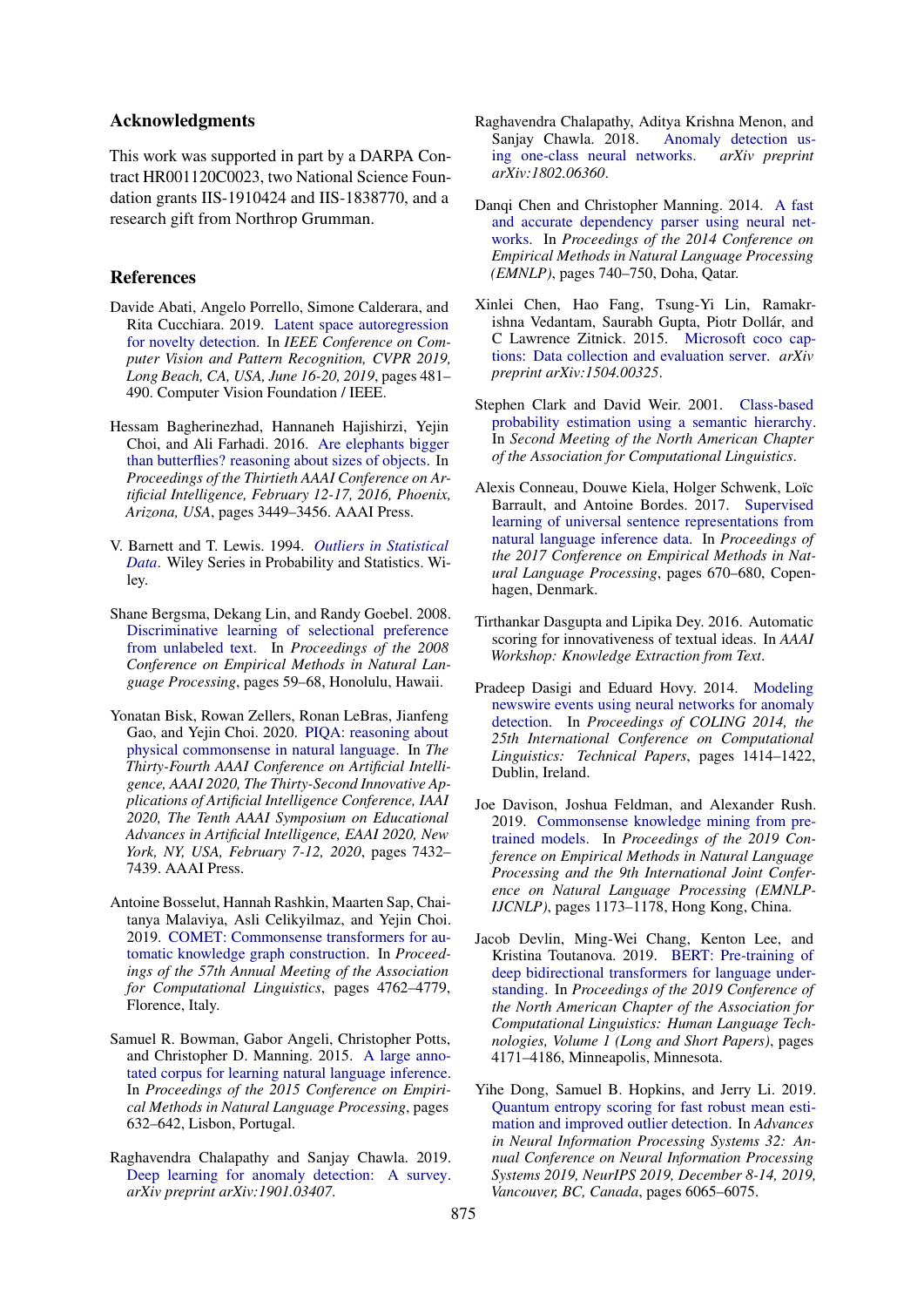- <span id="page-10-4"></span>Sarah M. Erfani, Mahsa Baktashmotlagh, Masud Moshtaghi, Vinh Nguyen, Christopher Leckie, James Bailey, and Kotagiri Ramamohanarao. 2017. [From](http://aaai.org/ocs/index.php/AAAI/AAAI17/paper/view/14665) [shared subspaces to shared landmarks: A robust](http://aaai.org/ocs/index.php/AAAI/AAAI17/paper/view/14665) [multi-source classification approach.](http://aaai.org/ocs/index.php/AAAI/AAAI17/paper/view/14665) In *Proceedings of the Thirty-First AAAI Conference on Artificial Intelligence, February 4-9, 2017, San Francisco, California, USA*, pages 1854–1860. AAAI Press.
- <span id="page-10-1"></span>Sarah M Erfani, Sutharshan Rajasegarar, Shanika Karunasekera, and Christopher Leckie. 2016. Highdimensional and largescale anomaly detection using a linear one-class svm with deep learning. *Pattern Recognition*, page 121–134.
- <span id="page-10-8"></span>Katrin Erk and Sebastian Padó. 2010. [Exemplar-based](https://www.aclweb.org/anthology/P10-2017) [models for word meaning in context.](https://www.aclweb.org/anthology/P10-2017) In *Proceedings of the ACL 2010 Conference Short Papers*, pages 92– 97, Uppsala, Sweden.
- <span id="page-10-13"></span>Nausheen Fatma, Manoj Kumar Chinnakotla, and Manish Shrivastava. 2017. [The unusual suspects: Deep](http://aaai.org/ocs/index.php/AAAI/AAAI17/paper/view/14585) [learning based mining of interesting entity trivia](http://aaai.org/ocs/index.php/AAAI/AAAI17/paper/view/14585) [from knowledge graphs.](http://aaai.org/ocs/index.php/AAAI/AAAI17/paper/view/14585) In *Proceedings of the Thirty-First AAAI Conference on Artificial Intelligence, February 4-9, 2017, San Francisco, California, USA*, pages 1107–1113. AAAI Press.
- <span id="page-10-0"></span>Geli Fei and Bing Liu. 2016. [Breaking the closed](https://doi.org/10.18653/v1/N16-1061) [world assumption in text classification.](https://doi.org/10.18653/v1/N16-1061) In *Proceedings of the 2016 Conference of the North American Chapter of the Association for Computational Linguistics: Human Language Technologies*, pages 506–514, San Diego, California.
- <span id="page-10-3"></span>Geli Fei, Shuai Wang, and Bing Liu. 2016. [Learn](https://doi.org/10.1145/2939672.2939835)[ing cumulatively to become more knowledgeable.](https://doi.org/10.1145/2939672.2939835) In *Proceedings of the 22nd ACM SIGKDD International Conference on Knowledge Discovery and Data Mining, San Francisco, CA, USA, August 13- 17, 2016*, pages 1565–1574. ACM.
- <span id="page-10-16"></span>Christiane Fellbaum. 2010. Wordnet. In *Theory and applications of ontology: computer applications*, pages 231–243.
- <span id="page-10-19"></span>M. Fey and J. E. Lenssen. 2019. Fast graph representation learning with pytorch geometric. *ArXiv*, abs/1903.02428.
- <span id="page-10-9"></span>Maxwell Forbes and Yejin Choi. 2017. [Verb physics:](https://doi.org/10.18653/v1/P17-1025) [Relative physical knowledge of actions and objects.](https://doi.org/10.18653/v1/P17-1025) In *Proceedings of the 55th Annual Meeting of the Association for Computational Linguistics (Volume 1: Long Papers)*, pages 266–276, Vancouver, Canada.
- <span id="page-10-10"></span>Maxwell Forbes, Ari Holtzman, and Yejin Choi. 2019. Do neural language representations learn physical commonsense? In *CogSci*.
- <span id="page-10-12"></span>Michael Gamon, Arjun Mukherjee, and Patrick Pantel. 2014. [Predicting interesting things in text.](https://www.aclweb.org/anthology/C14-1140) In *Proceedings of COLING 2014, the 25th International Conference on Computational Linguistics: Technical Papers*, pages 1477–1488, Dublin, Ireland.
- <span id="page-10-11"></span>Debasis Ganguly, Johannes Leveling, and Gareth Jones. 2014. [Automatic prediction of aesthetics and inter](https://www.aclweb.org/anthology/C14-1086)[estingness of text passages.](https://www.aclweb.org/anthology/C14-1086) In *Proceedings of COL-ING 2014, the 25th International Conference on Computational Linguistics: Technical Papers*, pages 905–916, Dublin, Ireland.
- <span id="page-10-5"></span>Tirthankar Ghosal, Vignesh Edithal, Asif Ekbal, Pushpak Bhattacharyya, George Tsatsaronis, and Srinivasa Satya Sameer Kumar Chivukula. 2018. [Nov](https://www.aclweb.org/anthology/C18-1237)[elty goes deep. a deep neural solution to docu](https://www.aclweb.org/anthology/C18-1237)[ment level novelty detection.](https://www.aclweb.org/anthology/C18-1237) In *Proceedings of the 27th International Conference on Computational Linguistics*, pages 2802–2813, Santa Fe, New Mexico, USA.
- <span id="page-10-15"></span>Zhijiang Guo, Yan Zhang, and Wei Lu. 2019. [Atten](https://doi.org/10.18653/v1/P19-1024)[tion guided graph convolutional networks for rela](https://doi.org/10.18653/v1/P19-1024)[tion extraction.](https://doi.org/10.18653/v1/P19-1024) In *Proceedings of the 57th Annual Meeting of the Association for Computational Linguistics*, pages 241–251, Florence, Italy.
- <span id="page-10-17"></span>Sepp Hochreiter and Jürgen Schmidhuber. 1997. Long short-term memory. *Neural computation*, pages 1735–1780.
- <span id="page-10-2"></span>Wenpeng Hu, Mengyu Wang, Qi Qin, Jinwen Ma, and Bing Liu. 2020. [HRN: A holistic approach to one](https://proceedings.neurips.cc/paper/2020/hash/dd1970fb03877a235d530476eb727dab-Abstract.html) [class learning.](https://proceedings.neurips.cc/paper/2020/hash/dd1970fb03877a235d530476eb727dab-Abstract.html) In *Advances in Neural Information Processing Systems 33: Annual Conference on Neural Information Processing Systems 2020, NeurIPS 2020, December 6-12, 2020, virtual*.
- <span id="page-10-14"></span>Binxuan Huang and Kathleen Carley. 2019. [Syntax](https://doi.org/10.18653/v1/D19-1549)[aware aspect level sentiment classification with](https://doi.org/10.18653/v1/D19-1549) [graph attention networks.](https://doi.org/10.18653/v1/D19-1549) In *Proceedings of the 2019 Conference on Empirical Methods in Natural Language Processing and the 9th International Joint Conference on Natural Language Processing (EMNLP-IJCNLP)*, pages 5469–5477, Hong Kong, China.
- <span id="page-10-6"></span>Seongung Jo, Heung-Seon Oh, Sanghun Im, and Seonho Kim. 2020. Cnn-based novelty detection with effectively incorporating document-level information. *KIPS Transactions on Computer and Communication Systems*, 9(10):231–238.
- <span id="page-10-7"></span>Frank Keller and Mirella Lapata. 2003. [Using the web](https://doi.org/10.1162/089120103322711604) [to obtain frequencies for unseen bigrams.](https://doi.org/10.1162/089120103322711604) *Computational Linguistics*, 29(3):459–484.
- <span id="page-10-20"></span>Yoon Kim. 2014. [Convolutional neural networks](https://doi.org/10.3115/v1/D14-1181) [for sentence classification.](https://doi.org/10.3115/v1/D14-1181) In *Proceedings of the 2014 Conference on Empirical Methods in Natural Language Processing (EMNLP)*, pages 1746–1751, Doha, Qatar.
- <span id="page-10-18"></span>Diederik P. Kingma and Jimmy Ba. 2015. [Adam: A](http://arxiv.org/abs/1412.6980) [method for stochastic optimization.](http://arxiv.org/abs/1412.6980) In *3rd International Conference on Learning Representations, ICLR 2015, San Diego, CA, USA, May 7-9, 2015, Conference Track Proceedings*.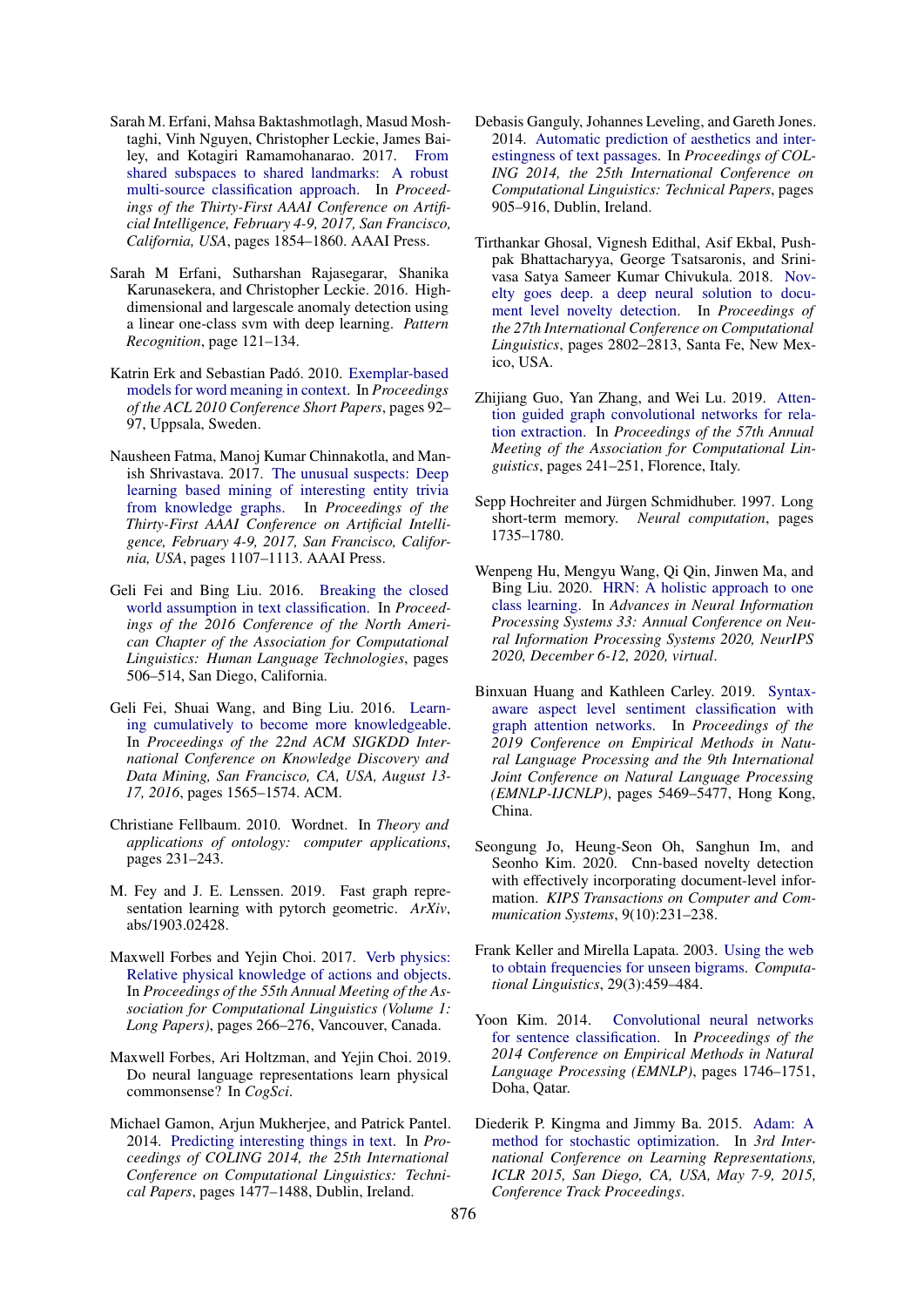- <span id="page-11-17"></span>Diederik P. Kingma and Max Welling. 2014. [Auto](http://arxiv.org/abs/1312.6114)[encoding variational bayes.](http://arxiv.org/abs/1312.6114) In *2nd International Conference on Learning Representations, ICLR 2014, Banff, AB, Canada, April 14-16, 2014, Conference Track Proceedings*.
- <span id="page-11-12"></span>Flip Korn, Xuezhi Wang, You Wu, and Cong Yu. 2019. [Automatically generating interesting facts](https://doi.org/10.1145/3299869.3314043) [from wikipedia tables.](https://doi.org/10.1145/3299869.3314043) In *Proceedings of the 2019 International Conference on Management of Data, SIGMOD Conference 2019, Amsterdam, The Netherlands, June 30 - July 5, 2019*, pages 349–361. ACM.
- <span id="page-11-16"></span>Ranjay Krishna, Yuke Zhu, Oliver Groth, Justin Johnson, Kenji Hata, Joshua Kravitz, Stephanie Chen, Yannis Kalantidis, Li-Jia Li, David A Shamma, et al. 2017. Visual genome: Connecting language and vision using crowdsourced dense image annotations. *IJCV*, pages 32–73.
- <span id="page-11-13"></span>Jingun Kwon, Hidetaka Kamigaito, Young-In Song, and Manabu Okumura. 2020. [Hierarchical trivia](https://doi.org/10.18653/v1/2020.coling-main.424) [fact extraction from Wikipedia articles.](https://doi.org/10.18653/v1/2020.coling-main.424) In *Proceedings of the 28th International Conference on Computational Linguistics*, pages 4825–4834, Barcelona, Spain (Online). International Committee on Computational Linguistics.
- <span id="page-11-7"></span>Xiaoyan Li and W Bruce Croft. 2005. Novelty detection based on sentence level patterns. In *Proceedings of the 14th ACM international conference on Information and knowledge management*, pages 744– 751.
- <span id="page-11-5"></span>Shiyu Liang, Yixuan Li, and R. Srikant. 2018. [Enhanc](https://openreview.net/forum?id=H1VGkIxRZ)[ing the reliability of out-of-distribution image detec](https://openreview.net/forum?id=H1VGkIxRZ)[tion in neural networks.](https://openreview.net/forum?id=H1VGkIxRZ) In *6th International Conference on Learning Representations, ICLR 2018, Vancouver, BC, Canada, April 30 - May 3, 2018, Conference Track Proceedings*. OpenReview.net.
- <span id="page-11-1"></span>Ting-En Lin and Hua Xu. 2019. [Deep unknown intent](https://doi.org/10.18653/v1/P19-1548) [detection with margin loss.](https://doi.org/10.18653/v1/P19-1548) In *Proceedings of the 57th Annual Meeting of the Association for Computational Linguistics*, pages 5491–5496, Florence, Italy.
- <span id="page-11-15"></span>Tsung-Yi Lin, Michael Maire, Serge Belongie, James Hays, Pietro Perona, Deva Ramanan, Piotr Dollár, and C Lawrence Zitnick. 2014. Microsoft coco: Common objects in context. In *ECCV*, pages 740– 755.
- <span id="page-11-18"></span>Fei Tony Liu, Kai Ming Ting, and Zhi-Hua Zhou. 2008. Isolation forest. In *Proceedings of the 2008 Eighth IEEE International Conference on Data Mining*, pages 413–422.
- <span id="page-11-14"></span>Nianzu Ma, Sahisnu Mazumder, Hao Wang, and Bing Liu. 2020. [Entity-aware dependency-based deep](https://doi.org/10.18653/v1/2020.acl-main.512) [graph attention network for comparative preference](https://doi.org/10.18653/v1/2020.acl-main.512) [classification.](https://doi.org/10.18653/v1/2020.acl-main.512) In *Proceedings of the 58th Annual Meeting of the Association for Computational Linguistics*, pages 5782–5788, Online.
- <span id="page-11-10"></span>Kavi Mahesh and Pallavi Karanth. Smart-aleck: An interestingness algorithm for large semantic datasets. *algorithms*, 2:3.
- <span id="page-11-2"></span>Larry M Manevitz and Malik Yousef. 2001. One-class SVMs for document classification. *Journal of machine Learning research*, pages 139–154.
- <span id="page-11-9"></span>Matthew Merzbacher. 2002. Automatic generation of trivia questions. In *International Symposium on Methodologies for Intelligent Systems*, pages 123– 130.
- <span id="page-11-20"></span>Tomas Mikolov, Edouard Grave, Piotr Bojanowski, Christian Puhrsch, and Armand Joulin. 2018. [Ad](https://www.aclweb.org/anthology/L18-1008)[vances in pre-training distributed word representa](https://www.aclweb.org/anthology/L18-1008)[tions.](https://www.aclweb.org/anthology/L18-1008) In *Proceedings of the Eleventh International Conference on Language Resources and Evaluation (LREC 2018)*, Miyazaki, Japan. European Language Resources Association (ELRA).
- <span id="page-11-6"></span>Dipannyta Nandi and Rohini Basak. 2020. A quest to detect novelty using deep neural nets. In *2020 11th International Conference on Computing, Communication and Networking Technologies (ICCCNT)*, pages 1–7. IEEE.
- <span id="page-11-4"></span>Duc Tam Nguyen, Zhongyu Lou, Michael Klar, and Thomas Brox. 2019. [Anomaly detection with](http://proceedings.mlr.press/v97/nguyen19b.html) [multiple-hypotheses predictions.](http://proceedings.mlr.press/v97/nguyen19b.html) In *Proceedings of the 36th International Conference on Machine Learning, ICML 2019, 9-15 June 2019, Long Beach, California, USA*, volume 97 of *Proceedings of Machine Learning Research*, pages 4800–4809. PMLR.
- <span id="page-11-11"></span>Kazuya Niina and Kazutaka Shimada. 2018. [Trivia](https://www.aclweb.org/anthology/Y18-1031) [score and ranking estimation using support vector re](https://www.aclweb.org/anthology/Y18-1031)[gression and RankNet.](https://www.aclweb.org/anthology/Y18-1031) In *Proceedings of the 32nd Pacific Asia Conference on Language, Information and Computation*, Hong Kong.
- <span id="page-11-8"></span>Diarmuid Ó Séaghdha. 2010. [Latent variable mod](https://www.aclweb.org/anthology/P10-1045)[els of selectional preference.](https://www.aclweb.org/anthology/P10-1045) In *Proceedings of the 48th Annual Meeting of the Association for Computational Linguistics*, pages 435–444, Uppsala, Sweden.
- <span id="page-11-0"></span>Guansong Pang, Chunhua Shen, Longbing Cao, and Anton Van Den Hengel. 2021. Deep learning for anomaly detection: A review. *ACM Computing Surveys (CSUR)*, 54(2):1–38.
- <span id="page-11-19"></span>Jeffrey Pennington, Richard Socher, and Christopher Manning. 2014. [GloVe: Global vectors for word](https://doi.org/10.3115/v1/D14-1162) [representation.](https://doi.org/10.3115/v1/D14-1162) In *Proceedings of the 2014 Conference on Empirical Methods in Natural Language Processing (EMNLP)*, pages 1532–1543, Doha, Qatar.
- <span id="page-11-3"></span>Pramuditha Perera, Ramesh Nallapati, and Bing Xiang. 2019. [OCGAN: one-class novelty detection us](https://doi.org/10.1109/CVPR.2019.00301)[ing gans with constrained latent representations.](https://doi.org/10.1109/CVPR.2019.00301) In *IEEE Conference on Computer Vision and Pattern Recognition, CVPR 2019, Long Beach, CA, USA, June 16-20, 2019*, pages 2898–2906. Computer Vision Foundation / IEEE.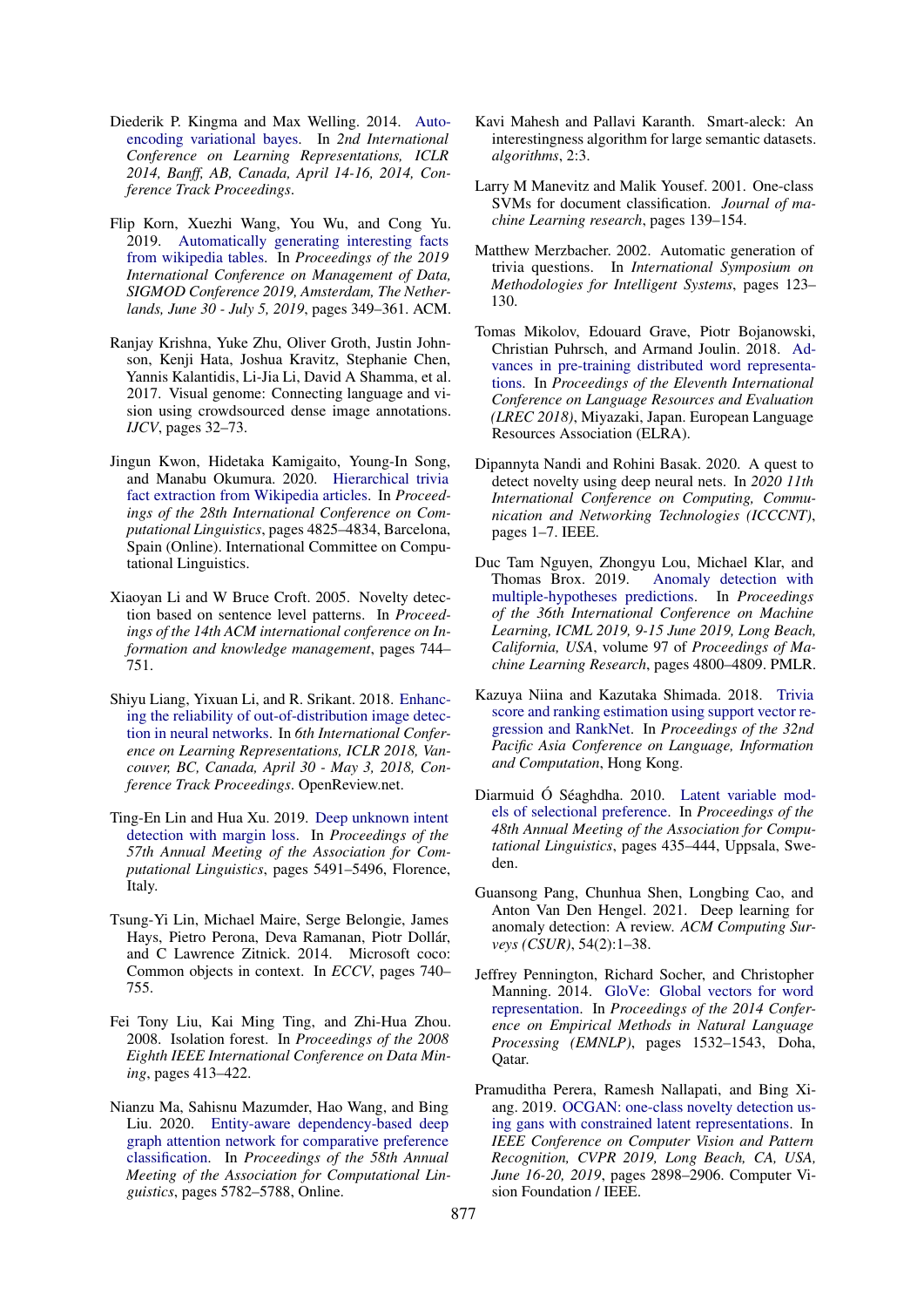- <span id="page-12-16"></span>Bryan A. Plummer, Liwei Wang, Chris M. Cervantes, Juan C. Caicedo, Julia Hockenmaier, and Svetlana Lazebnik. 2015. [Flickr30k entities: Collecting](https://doi.org/10.1109/ICCV.2015.303) [region-to-phrase correspondences for richer image](https://doi.org/10.1109/ICCV.2015.303)[to-sentence models.](https://doi.org/10.1109/ICCV.2015.303) In *2015 IEEE International Conference on Computer Vision, ICCV 2015, Santiago, Chile, December 7-13, 2015*, pages 2641–2649. IEEE Computer Society.
- <span id="page-12-6"></span>Ian Porada, Kaheer Suleman, and Jackie Chi Kit Cheung. 2019. [Can a gorilla ride a camel? learning se](https://doi.org/10.18653/v1/D19-6015)[mantic plausibility from text.](https://doi.org/10.18653/v1/D19-6015) In *Proceedings of the First Workshop on Commonsense Inference in Natural Language Processing*, pages 123–129, Hong Kong, China.
- <span id="page-12-15"></span>Amir Pouran Ben Veyseh, Nasim Nouri, Franck Dernoncourt, Quan Hung Tran, Dejing Dou, and Thien Huu Nguyen. 2020. [Improving aspect-based](https://doi.org/10.18653/v1/2020.findings-emnlp.407) [sentiment analysis with gated graph convolutional](https://doi.org/10.18653/v1/2020.findings-emnlp.407) [networks and syntax-based regulation.](https://doi.org/10.18653/v1/2020.findings-emnlp.407) In *Findings of the Association for Computational Linguistics: EMNLP 2020*, pages 4543–4548, Online.
- <span id="page-12-13"></span>Abhay Prakash, Manoj Kumar Chinnakotla, Dhaval Patel, and Puneet Garg. 2015. [Did you know? - mining](http://ijcai.org/Abstract/15/446) [interesting trivia for entities from wikipedia.](http://ijcai.org/Abstract/15/446) In *Proceedings of the Twenty-Fourth International Joint Conference on Artificial Intelligence, IJCAI 2015, Buenos Aires, Argentina, July 25-31, 2015*, pages 3164–3170. AAAI Press.
- <span id="page-12-17"></span>Alec Radford, Jeffrey Wu, Rewon Child, David Luan, Dario Amodei, and Ilya Sutskever. 2019. Language models are unsupervised multitask learners. *OpenAI blog*, page 9.
- <span id="page-12-8"></span>Philip Resnik. 1996. Selectional constraints: An information-theoretic model and its computational realization. *Cognition*, pages 127–159.
- <span id="page-12-9"></span>Alan Ritter, Mausam, and Oren Etzioni. 2010. [A La](https://www.aclweb.org/anthology/P10-1044)[tent Dirichlet Allocation method for selectional pref](https://www.aclweb.org/anthology/P10-1044)[erences.](https://www.aclweb.org/anthology/P10-1044) In *Proceedings of the 48th Annual Meeting of the Association for Computational Linguistics*, pages 424–434, Uppsala, Sweden.
- <span id="page-12-5"></span>Liyun Ru, Le Zhao, Min Zhang, and Shaoping Ma. 2004. Improved feature selection and redundance computing-thuir at trec 2004 novelty track. In *TREC*.
- <span id="page-12-3"></span>Lukas Ruff, Nico Görnitz, Lucas Deecke, Shoaib Ahmed Siddiqui, Robert A. Vandermeulen, Alexander Binder, Emmanuel Müller, and Marius Kloft. 2018. [Deep one-class classification.](http://proceedings.mlr.press/v80/ruff18a.html) In *Proceedings of the 35th International Conference on Machine Learning, ICML 2018, Stockholmsmässan, Stockholm, Sweden, July 10-15, 2018*, volume 80 of *Proceedings of Machine Learning Research*, pages 4390–4399. PMLR.
- <span id="page-12-7"></span>Maarten Sap, Ronan Le Bras, Emily Allaway, Chandra Bhagavatula, Nicholas Lourie, Hannah Rashkin, Brendan Roof, Noah A. Smith, and Yejin Choi. 2019.

[ATOMIC: an atlas of machine commonsense for](https://doi.org/10.1609/aaai.v33i01.33013027) [if-then reasoning.](https://doi.org/10.1609/aaai.v33i01.33013027) In *The Thirty-Third AAAI Conference on Artificial Intelligence, AAAI 2019, The Thirty-First Innovative Applications of Artificial Intelligence Conference, IAAI 2019, The Ninth AAAI Symposium on Educational Advances in Artificial Intelligence, EAAI 2019, Honolulu, Hawaii, USA, January 27 - February 1, 2019*, pages 3027–3035. AAAI Press.

- <span id="page-12-18"></span>Patrick Schlachter, Yiwen Liao, and Bin Yang. 2019. Deep one-class classification using intra-class splitting. In *2019 IEEE Data Science Workshop (DSW)*, pages 100–104.
- <span id="page-12-1"></span>B. Schölkopf, John C. Platt, J. Shawe-Taylor, Alex Smola, and R. C. Williamson. 2001. Estimating the support of a high-dimensional distribution. *Neural Computation*, pages 1443–1471.
- <span id="page-12-0"></span>Lei Shu, Hu Xu, and Bing Liu. 2017. [DOC: Deep open](https://doi.org/10.18653/v1/D17-1314) [classification of text documents.](https://doi.org/10.18653/v1/D17-1314) In *Proceedings of the 2017 Conference on Empirical Methods in Natural Language Processing*, pages 2911–2916, Copenhagen, Denmark.
- <span id="page-12-4"></span>Lei Shu, Hu Xu, and Bing Liu. 2018. [Unseen class dis](https://arxiv.org/abs/1801.05609)[covery in open-world classification.](https://arxiv.org/abs/1801.05609) *arXiv preprint arXiv:1801.05609*.
- <span id="page-12-20"></span>Nitish Srivastava, Geoffrey Hinton, Alex Krizhevsky, Ilya Sutskever, and Ruslan Salakhutdinov. 2014. Dropout: a simple way to prevent neural networks from overfitting. *The journal of machine learning research*, 15(1):1929–1958.
- <span id="page-12-19"></span>Jihoon Tack, Sangwoo Mo, Jongheon Jeong, and Jinwoo Shin. 2020. Csi: Novelty detection via contrastive learning on distributionally shifted instances. *Advances in Neural Information Processing Systems*, 33:11839–11852.
- <span id="page-12-2"></span>David M.J. Tax and Robert P.W. Duin. 2004. Support vector data description. *Machine Learning*, pages 45–66.
- <span id="page-12-10"></span>Ottokar Tilk, Vera Demberg, Asad Sayeed, Dietrich Klakow, and Stefan Thater. 2016. [Event participant](https://doi.org/10.18653/v1/D16-1017) [modelling with neural networks.](https://doi.org/10.18653/v1/D16-1017) In *Proceedings of the 2016 Conference on Empirical Methods in Natural Language Processing*, pages 171–182, Austin, Texas.
- <span id="page-12-12"></span>Trieu H Trinh and Quoc V Le. 2018. [A simple](https://arxiv.org/abs/1806.02847) [method for commonsense reasoning.](https://arxiv.org/abs/1806.02847) *arXiv preprint arXiv:1806.02847*.
- <span id="page-12-11"></span>Trieu H. Trinh and Quoc V. Le. 2019. [Do language](https://openreview.net/forum?id=rkgfWh0qKX) [models have common sense?](https://openreview.net/forum?id=rkgfWh0qKX)
- <span id="page-12-14"></span>David Tsurel, Dan Pelleg, Ido Guy, and Dafna Shahaf. 2017. [Fun facts: Automatic trivia fact extraction](https://doi.org/10.1145/3018661.3018709) [from wikipedia.](https://doi.org/10.1145/3018661.3018709) In *Proceedings of the Tenth ACM International Conference on Web Search and Data Mining, WSDM 2017, Cambridge, United Kingdom, February 6-10, 2017*, pages 345–354. ACM.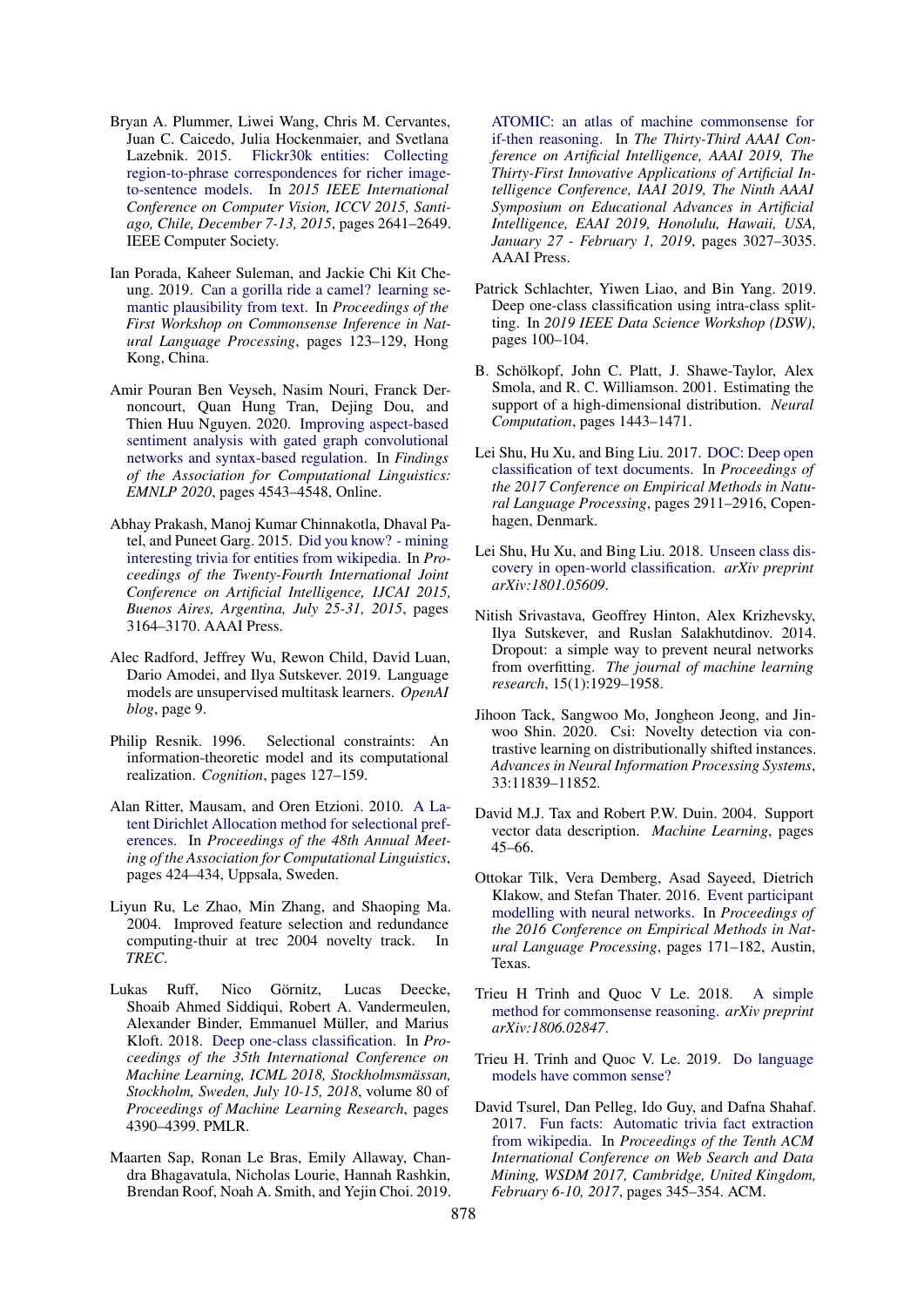- <span id="page-13-9"></span>Tim Van de Cruys. 2009. [A non-negative tensor fac](https://www.aclweb.org/anthology/W09-0211)[torization model for selectional preference induc](https://www.aclweb.org/anthology/W09-0211)[tion.](https://www.aclweb.org/anthology/W09-0211) In *Proceedings of the Workshop on Geometrical Models of Natural Language Semantics*, pages 83–90, Athens, Greece.
- <span id="page-13-10"></span>Tim Van de Cruys. 2014. [A neural network approach to](https://doi.org/10.3115/v1/D14-1004) [selectional preference acquisition.](https://doi.org/10.3115/v1/D14-1004) In *Proceedings of the 2014 Conference on Empirical Methods in Natural Language Processing (EMNLP)*, pages 26– 35, Doha, Qatar.
- <span id="page-13-18"></span>Petar Velickovic, Guillem Cucurull, Arantxa Casanova, Adriana Romero, Pietro Liò, and Yoshua Bengio. 2018. [Graph attention networks.](https://openreview.net/forum?id=rJXMpikCZ) In *6th International Conference on Learning Representations, ICLR 2018, Vancouver, BC, Canada, April 30 - May 3, 2018, Conference Track Proceedings*. OpenReview.net.
- <span id="page-13-13"></span>Cunxiang Wang, Shuailong Liang, Yili Jin, Yilong Wang, Xiaodan Zhu, and Yue Zhang. 2020a. [SemEval-2020 task 4: Commonsense validation](https://www.aclweb.org/anthology/2020.semeval-1.39) [and explanation.](https://www.aclweb.org/anthology/2020.semeval-1.39) In *Proceedings of the Fourteenth Workshop on Semantic Evaluation*, pages 307–321, Barcelona (online). International Committee for Computational Linguistics.
- <span id="page-13-4"></span>Jingjing Wang, Sun Sun, and Yaoliang Yu. 2019. [Mul](https://proceedings.neurips.cc/paper/2019/hash/6244b2ba957c48bc64582cf2bcec3d04-Abstract.html)[tivariate triangular quantile maps for novelty detec](https://proceedings.neurips.cc/paper/2019/hash/6244b2ba957c48bc64582cf2bcec3d04-Abstract.html)[tion.](https://proceedings.neurips.cc/paper/2019/hash/6244b2ba957c48bc64582cf2bcec3d04-Abstract.html) In *Advances in Neural Information Processing Systems 32: Annual Conference on Neural Information Processing Systems 2019, NeurIPS 2019, December 8-14, 2019, Vancouver, BC, Canada*, pages 5061–5072.
- <span id="page-13-15"></span>Kai Wang, Weizhou Shen, Yunyi Yang, Xiaojun Quan, and Rui Wang. 2020b. [Relational graph attention](https://doi.org/10.18653/v1/2020.acl-main.295) [network for aspect-based sentiment analysis.](https://doi.org/10.18653/v1/2020.acl-main.295) In *Proceedings of the 58th Annual Meeting of the Association for Computational Linguistics*, pages 3229– 3238, Online.
- <span id="page-13-7"></span>Su Wang, Greg Durrett, and Katrin Erk. 2018. [Model](https://doi.org/10.18653/v1/N18-2049)[ing semantic plausibility by injecting world knowl](https://doi.org/10.18653/v1/N18-2049)[edge.](https://doi.org/10.18653/v1/N18-2049) In *Proceedings of the 2018 Conference of the North American Chapter of the Association for Computational Linguistics: Human Language Technologies, Volume 2 (Short Papers)*, pages 303–308, New Orleans, Louisiana.
- <span id="page-13-14"></span>Su Wang, Stephen Roller, and Katrin Erk. 2017. [Dis](https://www.aclweb.org/anthology/I17-1021)[tributional modeling on a diet: One-shot word learn](https://www.aclweb.org/anthology/I17-1021)[ing from text only.](https://www.aclweb.org/anthology/I17-1021) In *Proceedings of the Eighth International Joint Conference on Natural Language Processing (Volume 1: Long Papers)*, pages 204– 213, Taipei, Taiwan. Asian Federation of Natural Language Processing.
- <span id="page-13-17"></span>Zhibiao Wu and Martha Palmer. 1994. [Verb seman](https://doi.org/10.3115/981732.981751)[tics and lexical selection.](https://doi.org/10.3115/981732.981751) In *32nd Annual Meeting of the Association for Computational Linguistics*, pages 133–138, Las Cruces, New Mexico, USA.
- <span id="page-13-16"></span>Y. Xiao and G. Zhou. 2020. Syntactic edge-enhanced graph convolutional networks for aspect-level sentiment classification with interactive attention. *IEEE Access*, pages 157068–157080.
- <span id="page-13-0"></span>Hu Xu, Bing Liu, Lei Shu, and Philip S. Yu. 2019. [Open-world learning and application to product clas](https://doi.org/10.1145/3308558.3313644)[sification.](https://doi.org/10.1145/3308558.3313644) In *The World Wide Web Conference, WWW 2019, San Francisco, CA, USA, May 13-17, 2019*, pages 3413–3419. ACM.
- <span id="page-13-2"></span>Chong You, Daniel P. Robinson, and René Vidal. 2017. [Provable self-representation based outlier detection](https://doi.org/10.1109/CVPR.2017.460) [in a union of subspaces.](https://doi.org/10.1109/CVPR.2017.460) In *2017 IEEE Conference on Computer Vision and Pattern Recognition, CVPR 2017, Honolulu, HI, USA, July 21-26, 2017*, pages 4323–4332. IEEE Computer Society.
- <span id="page-13-11"></span>Rowan Zellers, Yonatan Bisk, Roy Schwartz, and Yejin Choi. 2018. [SWAG: A large-scale adversar](https://doi.org/10.18653/v1/D18-1009)[ial dataset for grounded commonsense inference.](https://doi.org/10.18653/v1/D18-1009) In *Proceedings of the 2018 Conference on Empirical Methods in Natural Language Processing*, pages 93– 104, Brussels, Belgium.
- <span id="page-13-12"></span>Rowan Zellers, Ari Holtzman, Yonatan Bisk, Ali Farhadi, and Yejin Choi. 2019. [HellaSwag: Can](https://doi.org/10.18653/v1/P19-1472) [a machine really finish your sentence?](https://doi.org/10.18653/v1/P19-1472) In *Proceedings of the 57th Annual Meeting of the Association for Computational Linguistics*, pages 4791– 4800, Florence, Italy.
- <span id="page-13-5"></span>Min Zhang, Ruihua Song, Chuan Lin, Shaoping Ma, Zhe Jiang, Yijiang Jin, Yiqun Liu, Le Zhao, and S Ma. 2003. Expansion-based technologies in finding relevant and new information: Thu trec 2002: Novelty track experiments. *Nist special publication sp*, pages 586–590.
- <span id="page-13-8"></span>Sheng Zhang, Rachel Rudinger, Kevin Duh, and Benjamin Van Durme. 2017. [Ordinal common-sense in](https://doi.org/10.1162/tacl_a_00068)[ference.](https://doi.org/10.1162/tacl_a_00068) *Transactions of the Association for Computational Linguistics*, 5:379–395.
- <span id="page-13-6"></span>Yi Zhang and Flora S Tsai. 2009. Combining named entities and tags for novel sentence detection. In *Proceedings of the WSDM'09 Workshop on Exploiting Semantic Annotations in Information Retrieval*, pages 30–34.
- <span id="page-13-3"></span>Panpan Zheng, Shuhan Yuan, Xintao Wu, Jun Li, and Aidong Lu. 2019. One-class adversarial nets for fraud detection. In *AAAI*, pages 1286–1293.
- <span id="page-13-1"></span>Yinhe Zheng, Guanyi Chen, and Minlie Huang. 2020. Out-of-domain detection for natural language understanding in dialog systems. *IEEE/ACM Transactions on Audio, Speech, and Language Processing*, pages 1198–1209.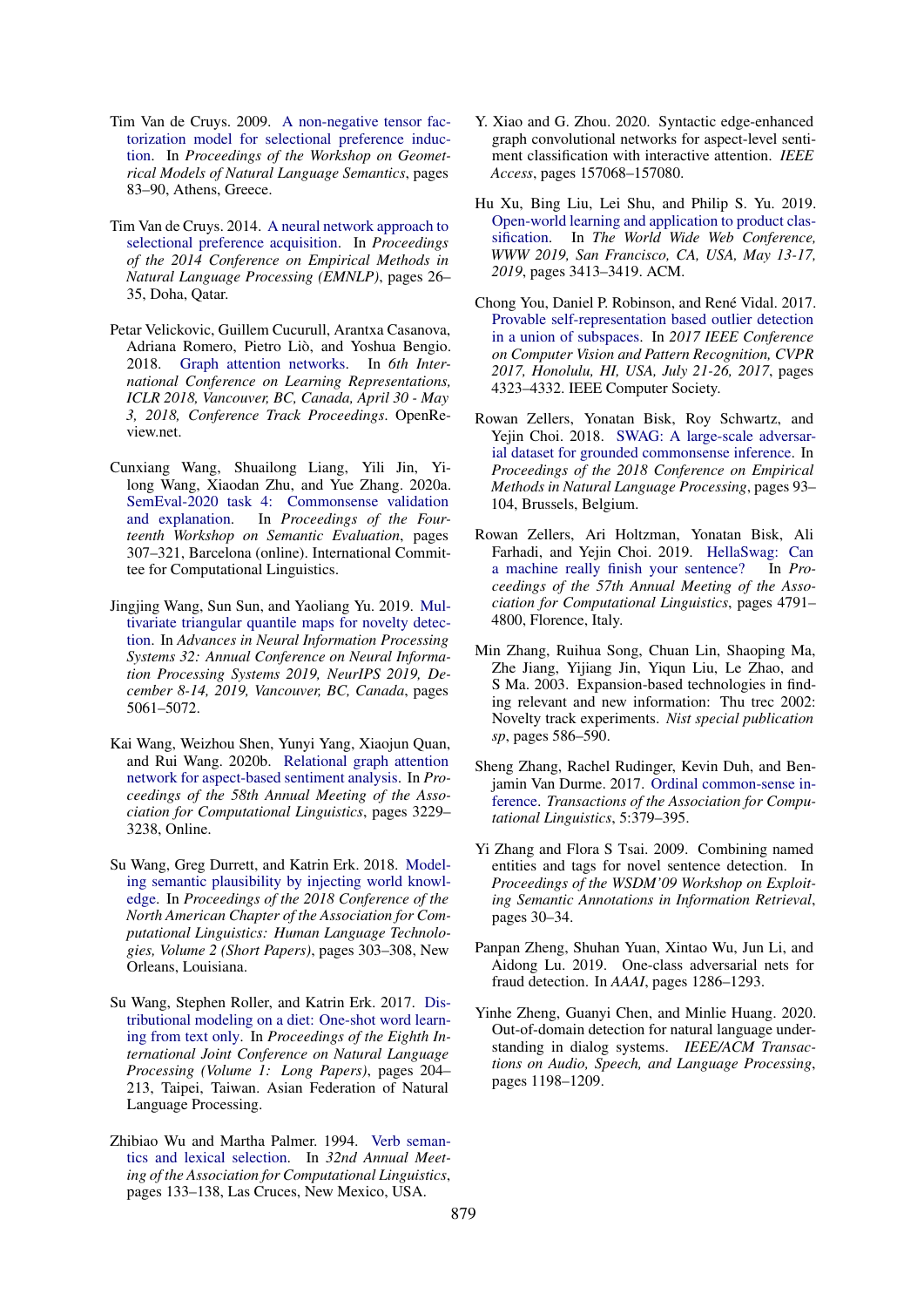## <span id="page-14-0"></span>A Dataset Statistics

#### A.1 Training data size for each verb

We selected 20 verbs in our data pool with sufficient scene descriptions containing each of these verbs so that we have enough data to learn commonsense knowledge. The list of 20 verbs and the size (in parentheses) of scene descriptions that contain these verbs are as follows: build (2644), carry (9920), climb(2001), cook (2232), cut (7103), drink(2050), drive (6913), eat (15822), fly (17049), hit (6316), jump (8947), kick (1759), look (31863), pull (6194), push (1901), ride (30244), swim (1760), throw (5299), travel (4410), walk (38254). There are totally 202,681 scene descriptions in our training dataset.

### A.2 Dataset Split Detailed Statistics

Training Data. There are a total of 202,681 normal descriptions in the training data. The statistics of token numbers in descriptions are as follows: the average token number is 11.24, the maximum token number is 75, the minimum token number is 2. The standard deviation is 4.21.

Test Data. There are a total of 2000 normal descriptions and 2000 novel descriptions in the test data. The statistics of token numbers are as follows: the average token number is 11.10, the maximum token number is 68, the minimum token number is 4, the standard deviation is 3.8.

# <span id="page-14-1"></span>B Knowledge Based Contrastive Data Generator Details

In the novel scene detection task, we focus on three novelty aspects: (1) what actions an entity can perform, (2) what actions an entity can be applied, and (3) how several entities interact with each other. In the interactions between entities and verbs, verbs are the core of these interactions. Thus, we only replace entities that are syntactically related to a verb to create pseudo-novel description.

Extraction of candidate entities. The candidate entities are those syntactically related to a verb. If a sentence contains only a single verb, this sentence describes a single event and all nouns (noun phrases) are syntactically related to this verb. If a sentence contains multiple verbs, candidate entities for a target verb are the nouns (noun phrases) that are closer to the target verb along the dependency parse graph. In this multi-verb case, we create multiple training instances, one for each verb as

the target verb. We use a simple rule-based extraction technique based on dependency parsing path and Part-of-Speech (POS) tagging to extract the relevant entities for each target verb. The nouns or noun phrases, one hop away to the target verb along the dependency parse graph are the candidate entities.

# <span id="page-14-3"></span>C General Hypernym Synsets

The 24 general synsets are: entity.n.01, abstraction.n.06, physical-entity.n.01, psychologicalfeature.n.01, causal-agent.n.01, object.n.01, group.n.01, thing.n.12, measure.n.02, matter.n.03, process.n.06, relation.n.01, attribute.n.02, communication.n.02, solid.n.01, part.n.01, part.n.02, part.n.03, state.n.02, solid.n.03, artifact.n.01, instrumentality.n.03, abstraction.n.06, whole.n.02.

### <span id="page-14-2"></span>D Graph Attention Network (GAT)

Graph Attention Network (GAT) [\(Velickovic et al.,](#page-13-18) [2018\)](#page-13-18) fuses the graph-structured information and node features within the model. Its masked selfattention layers allow a node to attend to neighborhood features, and to learn different attentions/weights to different nodes in the neighbors.

<span id="page-14-4"></span>
$$
h_i^{out} = \prod_{k=1}^K \sigma \left( \sum_{j \in \mathcal{N}_i} a_{ij}^k \mathbf{W}^k \mathbf{x}_j \right)
$$
  

$$
\alpha_{ij}^k = \frac{exp(f((\mathbf{a}^k)^T[\mathbf{W}^k \mathbf{x}_i \parallel \mathbf{W}^k \mathbf{x}_j]))}{\sum_{x \in \mathcal{N}_i} exp(f((\mathbf{a}^k)^T[\mathbf{W}^k \mathbf{x}_i \parallel \mathbf{W}^k \mathbf{x}_x]))}
$$
 (2)

The node features fed into a GAT layer are  $\boldsymbol{X} = [\boldsymbol{x}_1, \boldsymbol{x}_2, ... \boldsymbol{x}_i, ... \boldsymbol{x}_n], \boldsymbol{x}_i \in \mathbb{R}^F, \boldsymbol{X} \in \mathbb{R}^{n \times F}$ , where  $n$ is the number of nodes,  $F$  is the feature size of each node. Specifically, in our context, each word corresponds to a node and  $F$  is the size of word embedding. In equation  $(2)$ , node *i* attends over its 1-hop neighbors  $j \in \mathcal{N}_i$ .  $\big|_{k=1}^K$  means the concatenation of K multi-head attention outputs.  $h_i^{out} \in \mathbb{R}^{F'}$ is the output of node i at the current layer.  $\alpha_{ij}^k$  is the k-th attention between node i and j.  $\parallel$  is the concatenation operation.  $W^k \in \mathbb{R}^{\frac{F^{'}}{K} \times F}$  is linear transformation.  $\alpha \in \mathbb{R}^{\frac{2F'}{K}}$  is the weight vector, and  $f(\cdot)$  is a LeakyReLU non-linearity function.

Overall, the input-output for a single GAT layer is summarized as  $H^{out} = GAT(X, A; \Theta)$ . The input is  $X \in \mathbb{R}^{n \times F}$  and the output is  $H^{out} \in \mathbb{R}^{n \times F'}$ , where  $n$  is the number of nodes,  $F$  is the node feature size, F' is GAT hidden size, and  $A \in \mathbb{R}^{n \times n}$  is the adjacency matrix of the graph.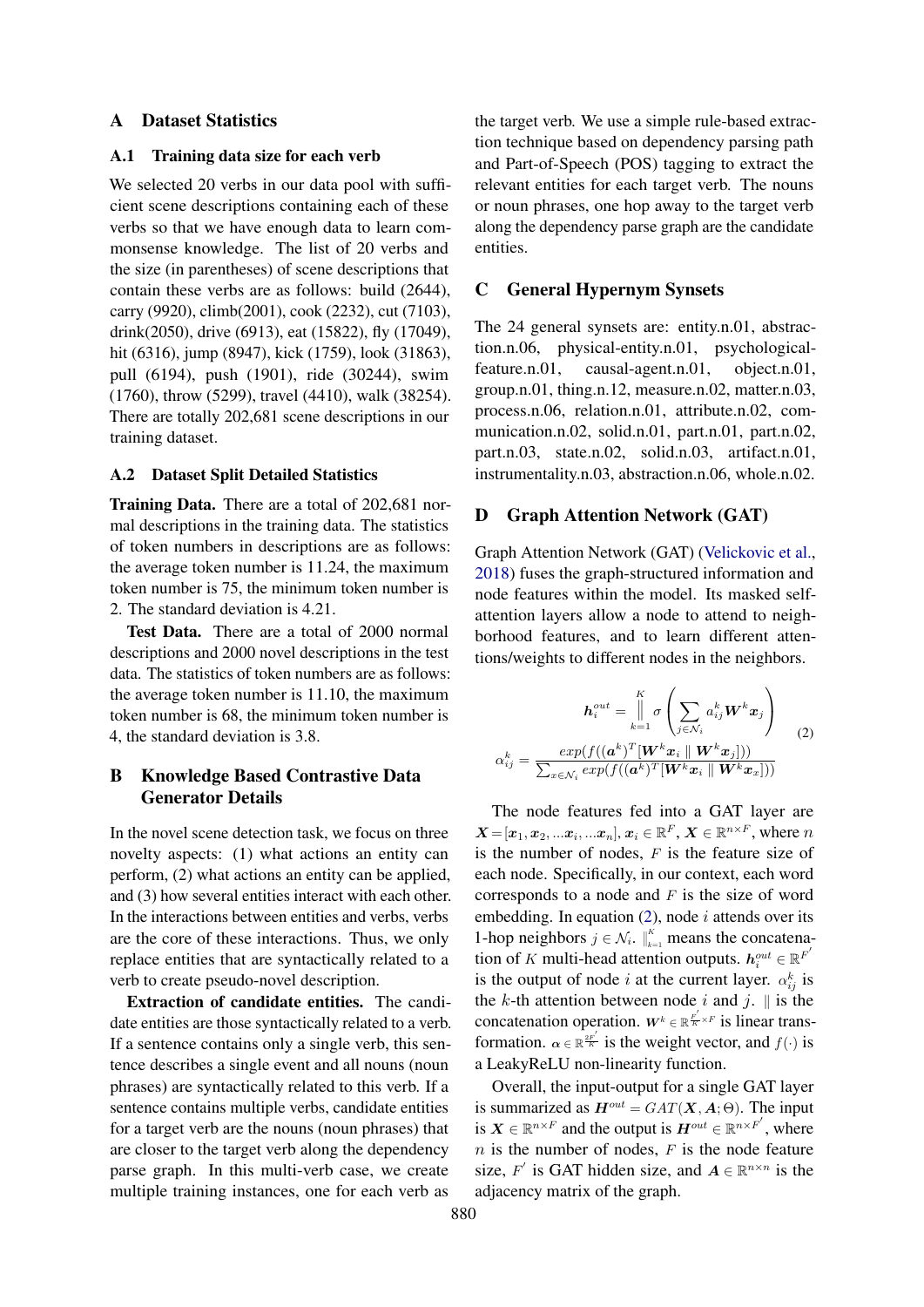# <span id="page-15-1"></span>E GAT-MA Model Implementation Details

We employ Stanford Neural Network Dependency Parser [\(Chen and Manning,](#page-9-14) [2014\)](#page-9-14) to convert each scene description into dependency parse graph. In our experiments, two pretrained embedding are used: GloVe<sup>[9](#page-15-2)</sup> [\(Pennington et al.,](#page-11-19) [2014\)](#page-11-19) embedding and  $BERT<sup>10</sup>$  $BERT<sup>10</sup>$  $BERT<sup>10</sup>$  [\(Devlin et al.,](#page-9-15) [2019\)](#page-9-15) embedding. To produce BERT embedding, the input of BERT is formatted by adding "[CLS]" before and "[SEP]" after the tokens of the description. This input is tokenized by BERT tokenizer into word pieces. The output of the pretrained BERT model embedding is a sequence of vectors, each of size 768. Each output vector corresponds to one word piece token. BERT tokenizer tokenizes some words into word pieces (sub-word tokens), such as "tokenizer" is tokenized as word pieces "token" and "##izer". We take the average of the word pieces embedding of the original word to obtain embedding of this word. Note that, we use BERT embedding as the static input feature for GAT-MA. The model does not fine-tune BERT.

We empirically set GAT-MA hyper-parameters as follows: hidden state size as 300D; BERT embeddings mapped into 300D using a linear layer. 6 attention heads used for the GAT layers. The minibatch size is set as 256 and learning rate is set as 5e-5. We use larger batch size to make training process faster. We apply 0.1 embedding dropout [\(Sri](#page-12-20)[vastava et al.,](#page-12-20) [2014\)](#page-12-20) and 0.1 attention dropout. We apply  $l_2$  regularization with term  $\lambda = 10^{-4}$ . Adam [\(Kingma and Ba,](#page-10-18) [2015\)](#page-10-18) optimizer is used for training. The model is trained with 5 epochs. Each epoch takes around 200 minutes to run.

The implementation of this model is based on PyTorch Geometric(PyG) [\(Fey and Lenssen,](#page-10-19) [2019\)](#page-10-19) and NVIDIA GPU GTX 1080 Ti.

# <span id="page-15-0"></span>F Baseline Models Implementation Details

For all the baselines, we do experiments using various embeddings, such as GloVe, BERT and InferSent embeddings. We report the best results for comparison.

#### F.1 Language Model Based Novelty Detector

N-gram. N-gram is a classic language model that can assign probabilities to a sequence of words. We do experiments with the choice of  $N \in \{1, 2, 3, 4, 5\}$ . Among them,  $N = 1$  gives the best result.

LSTM. GloVe embedding is used to train the LSTM model on our training dataset. The embedding size is 300. The hidden layer size of LSTM is 300. The number of stacked LSTM layers is 2. The dropout applied to the LSTM layer during training is 0.5. The initial learning rate is 50. The learning rate lr is annealed by equation  $lr = lr/4.0$  if no improvement has been seen in the validation dataset.

BERT. We fine-tune the pretrained BERT with our training data following the default setting of the original BERT paper. Because BERT is a masked language model, the probability of word  $i$  in a list of tokens is obtained by mask this word and calculate the probability this word appearing in the current context. The context of word  $i$  is the tokens on both left and right side of this word in the description.

**GPT-2.** We fine-tuned GPT- $2^{11}$  $2^{11}$  $2^{11}$  on our training data following the default setting. Then we use the trained model to calculate the sentence probability. The word probability is calculated by checking its probability appearing in its context. The context of word  $i$  in the sentence is the token on the left side of this word.

#### F.2 General One-Class Classifiers

Most of the general one-class classifiers work on image data. We change the components in the baseline models into structures of text encoder to make them applicable to text data. We have tried 4 methods to produce sentence embedding as follows. (a) GloVe-AVG: taking average of all words' GloVe embeddings as the sentence embedding, (b) BERT-CLS: feeding a description into BERT and using the first token [CLS] as the sentence embedding, (c) BERT-AVG feeding a description into BERT and taking the average of the sequence output embedding as the sentence embedding and (d) InferSent: feeding a description into the pre-trained sentence embedding extractor InferSent [\(Conneau](#page-9-16) [et al.,](#page-9-16) [2017;](#page-9-16) [Bowman et al.,](#page-9-17) [2015\)](#page-9-17) to produce the sentence embedding. There are two versions of

<span id="page-15-3"></span><span id="page-15-2"></span><sup>&</sup>lt;sup>9</sup>We use glove.840B.300d in our experiments

<sup>&</sup>lt;sup>10</sup>We use the BERT model "bert-base-uncased" as text encoder. We expect that using larger transformer embedding leads to better results. But due to our limitation of computational resources, we only did experiments based on this base BERT model.

<span id="page-15-4"></span><sup>&</sup>lt;sup>11</sup>gpt2: 12-layer, 768-hidden, 12-heads, 117M parameters; OpenAI GPT-2 English model.